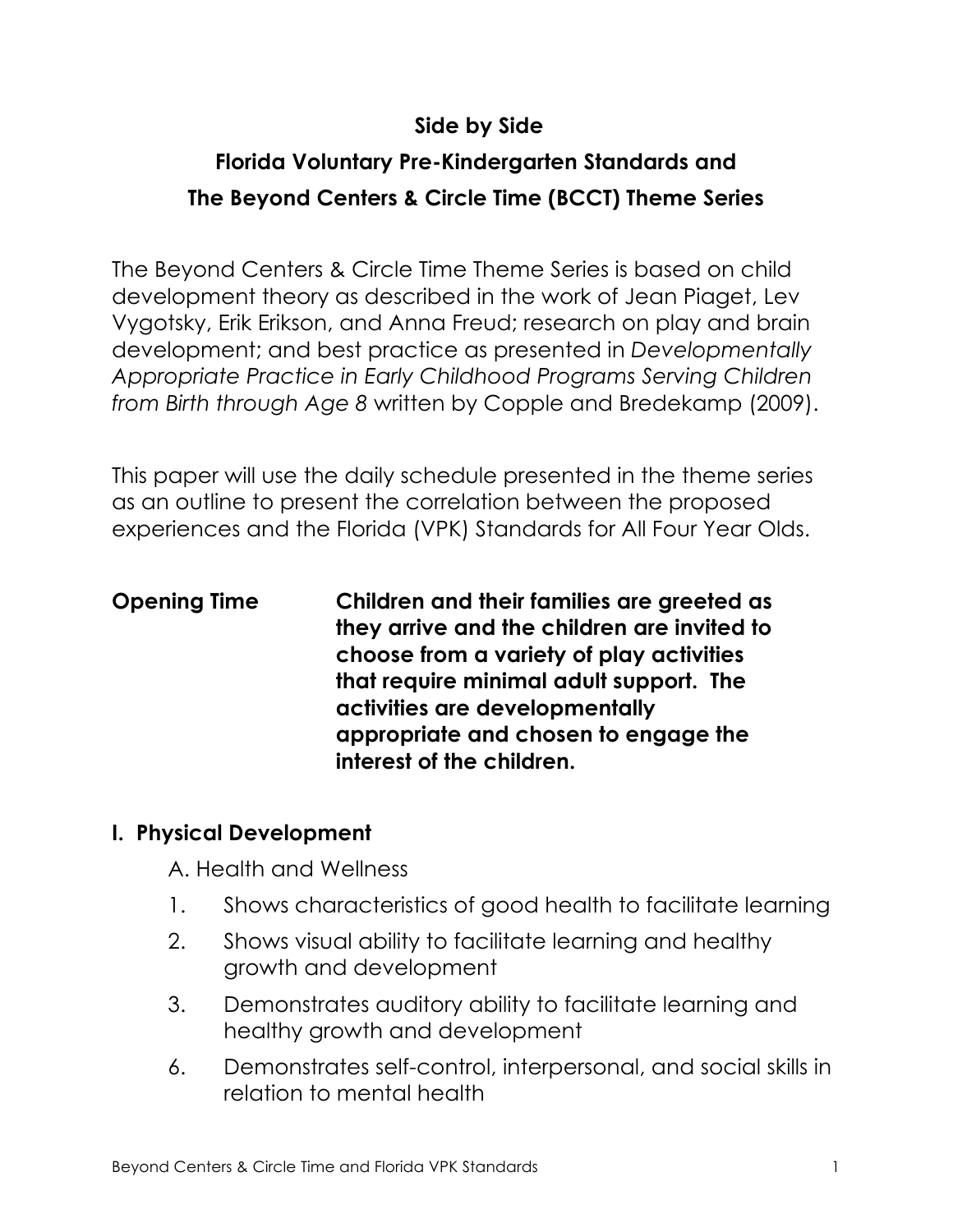- 7. Shows that basic physical needs are met
- 8. Actively takes part in basic health and safety routines
- B. Self-Help
- 1. Actively participates in self-care
- 2. Helps carry out classroom routines
- C. Gross Motor Development
- 1. Demonstrates increasing motor control and balance
- 2. Demonstrates the ability to combine movements for gross motor skills
- D. Fine Motor Development
- 1. Demonstrates increasing control of small motor muscles to perform simple tasks
- 2. Uses eye-hand coordination to perform fine motor tasks
- 3. Shows beginning control of writing by using various drawing and art tools with increasing coordination

## **II. Approaches to Learning**

A. Eagerness and Curiosity

- 1. Shows curiosity and is eager to learn new things and have new experiences
- B. Persistence
- 1. Attends to tasks for a brief period and seeks help when needed
- C. Creativity
- 1. Approaches daily activities with creativity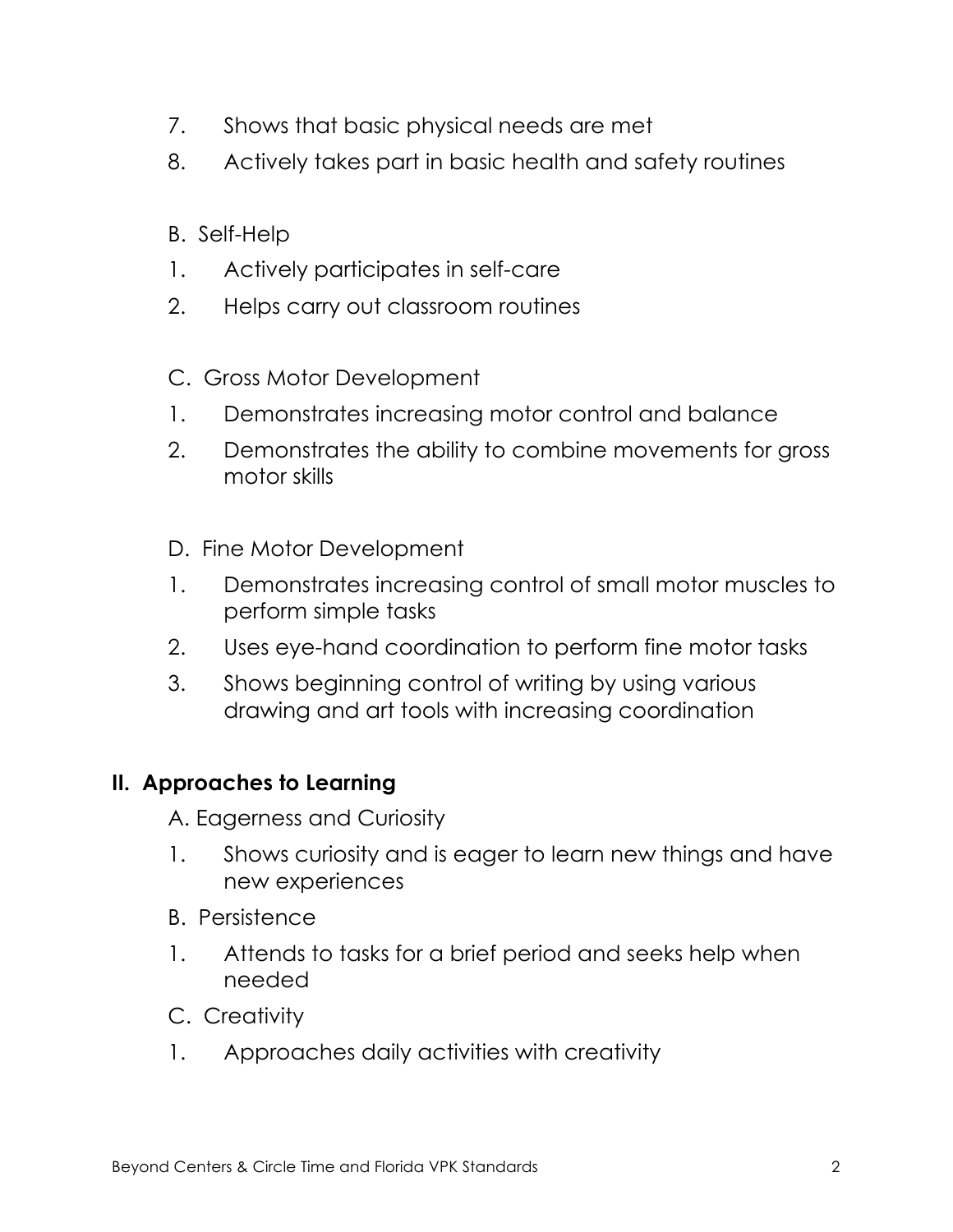- D. Planning and Reflection
- 1. Shows initial signs of planning and learning from their experiences

#### **III. Social and Emotional Development**

- A. Self-Regulation
- a. Affective
- a.1. Demonstrates growing autonomy and independence, indicated by increasing self-care and willing participation in daily routines, when given a consistent and predictable environment
- a.2. Begins to recognize, then internally manage and regulate, the expression of emotions both positive and negative, with teacher support and multiple experiences over time.

#### b. Life/Adaptive

- b.1. Follows simple rules, agreements, and familiar routines with teacher support
- b.2. Begins to use materials with increasing care and safety
- b.3. Adapts to transitions with increasing independence

#### B. Relationships

- a. Self
- a.1. Shows increasing confidence in their own abilities

#### b. Peers

- b.1. Interacts with and develops positive relationships with peers
- b.2. Develops special friendships
- b.3. Shows care and concern for others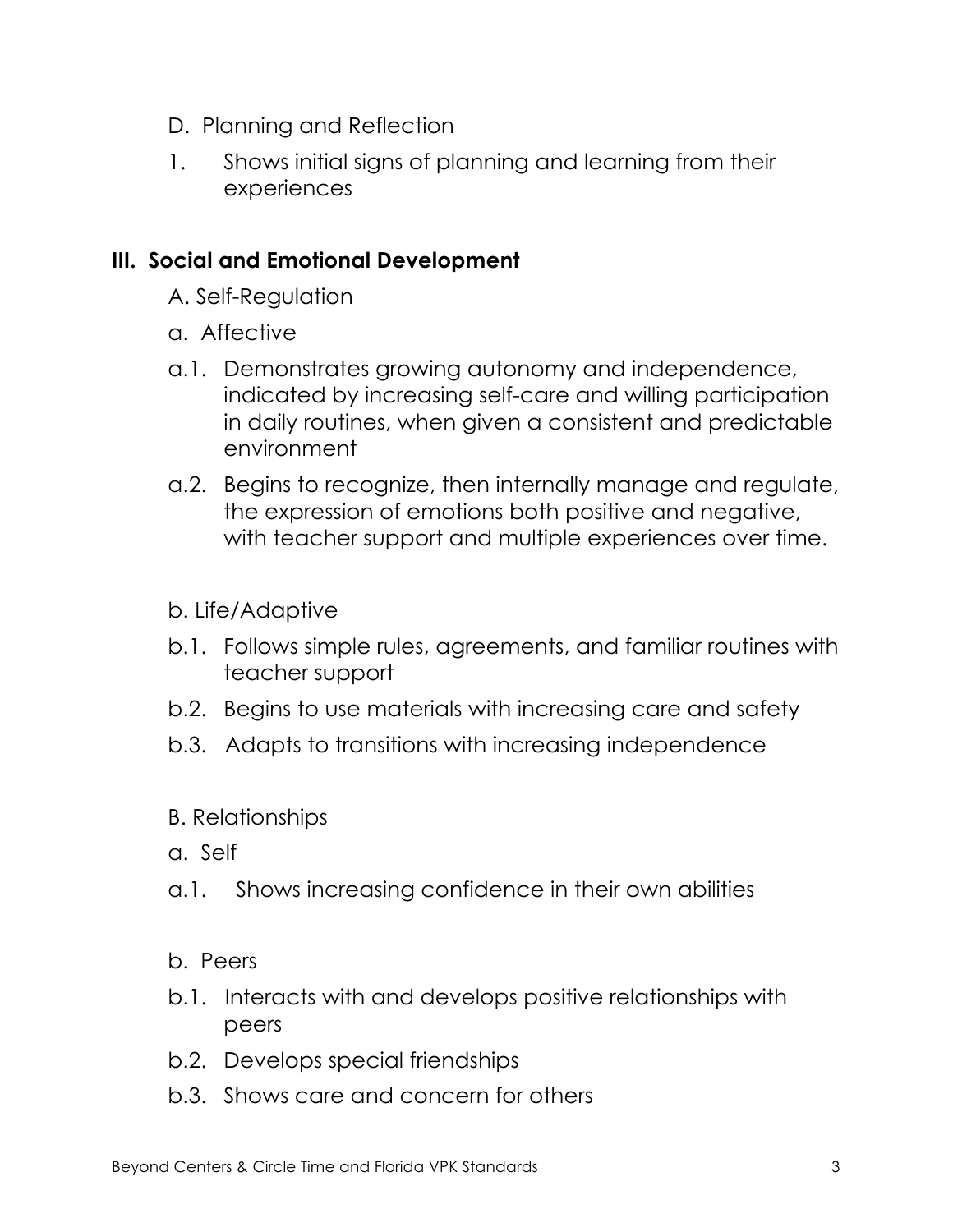- c. Adults
- c.1. Develops positive relationships and interacts comfortably with familiar adults
- C. Social Problem Solving
- 1. Shows developing ability to solve social problems with support form familiar adults
- 2. Develops an initial understanding of bullying, with support from familiar adults

#### **IV. Language. Communication, and Emergent Literacy**

A. Listening and Understanding

- 1. Increases knowledge through listening
- 2. Follows multistep directions
- B. Speaking
- 1. Speech is understood by both a familiar and an unfamiliar peer or adult

#### C. Vocabulary

- 1 Show an understanding of words and their meanings
- 2. Shows increased vocabulary to describe many objects, actions, and events

D. Sentences and Structure

- 1. Uses age-appropriate grammar in conversations and increasingly complex phrases and sentences
- 2. Connects phrases and sentences to build ideas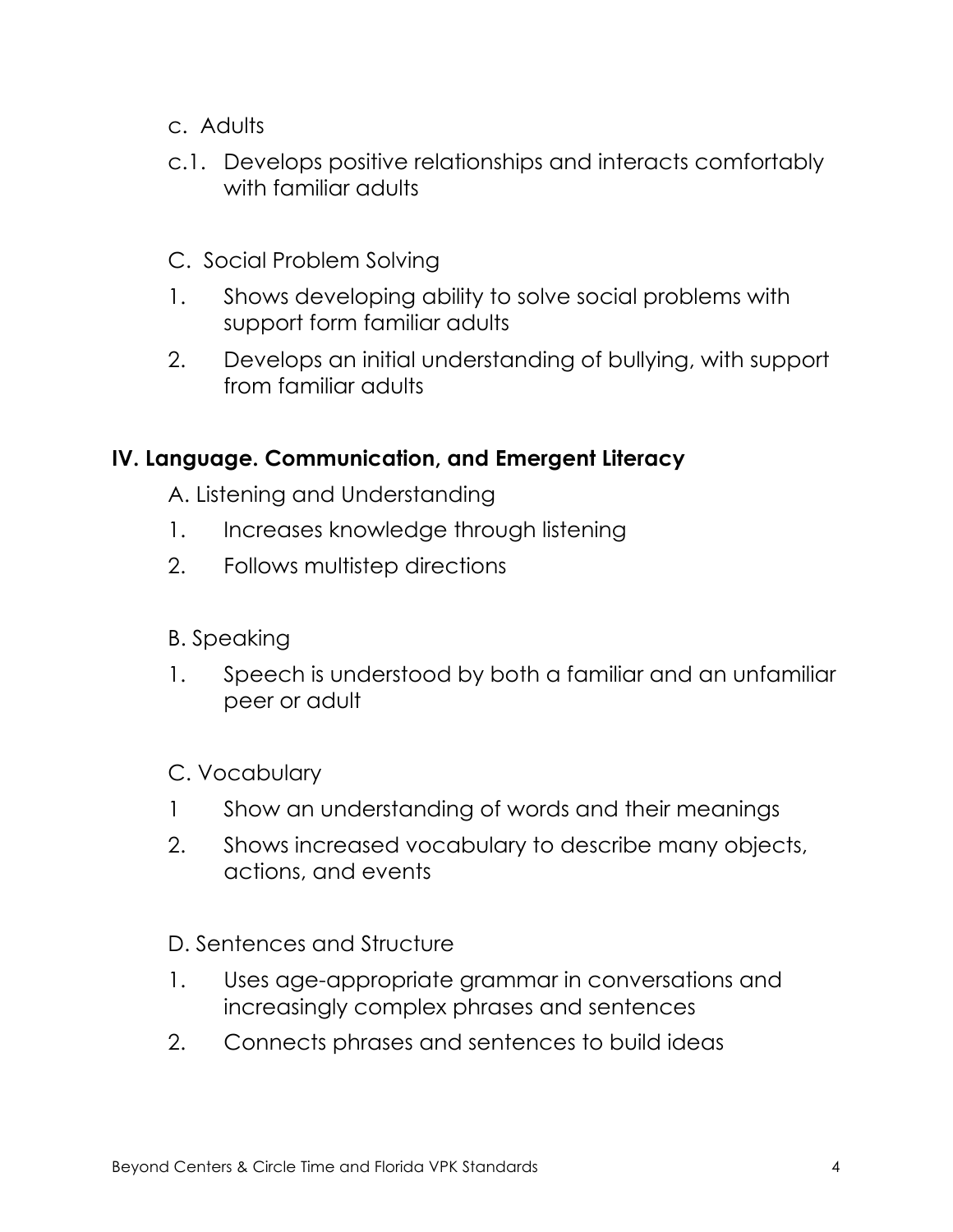#### E. Conversation

- 1. Uses language to express needs and feelings, share experiences, predict outcomes and resolve problems
- 2. Initiates, ask questions, and responds to adults and peers in a variety of settings
- 3. Uses appropriate language and style for context
- F. Emergent Reading
- 1. Shows motivation for reading (when book area is available)
- 4. Demonstrates comprehension of text read aloud
- G. Emergent Writing
- 1. Shows motivation to engage in written expression
- 2. Uses scribbling, letter-like shapes, and letters that are clearly different from drawing to represent thoughts and ideas
- 3. Demonstrates age-appropriate ability to write letters
- 4. Demonstrates knowledge of purposes, functions, and structure of written composition

#### **V. Cognitive Development and General Knowledge**

- A. Mathematical Thinking
- a. Number Sense
- a.1. Demonstrates understanding of one-to-one correspondence
- c. Patterns and Seriation
- c.1. Understands characteristics of patterns and non-patterns and begins to reproduce them with at least two elements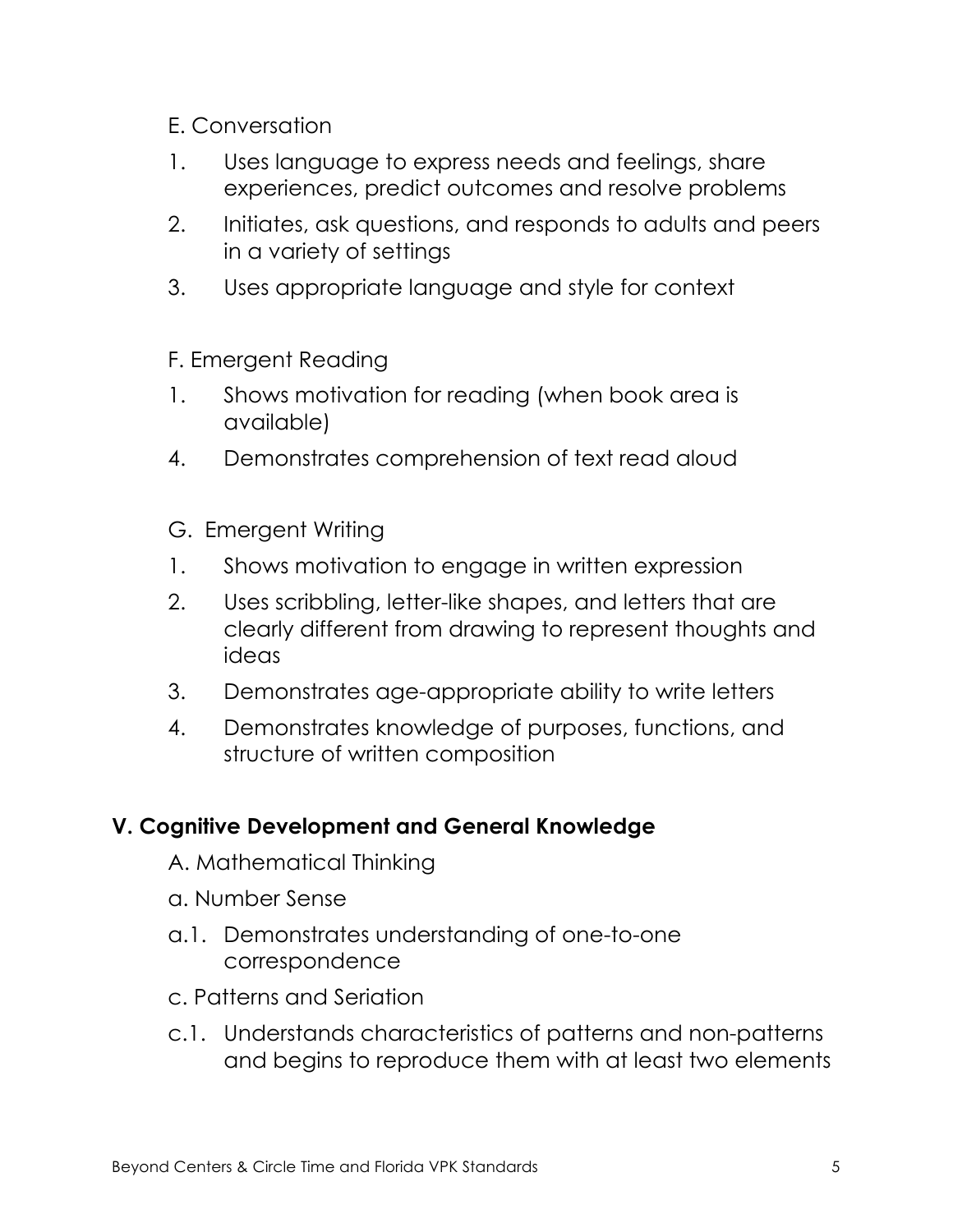- c.2. Sorts, orders, compares, and describes objects according to characteristics or attributes
- C. Social Studies
- a. Individual Development and Identity
- a.1. Begins to recognize and appreciate similarities and differences in people
- a.2. Begins to understand family characteristics, roles, and functions
- a.3. Shows awareness and describes some social roles and jobs that people do
- d. Civic Ideals and Practices
- d.1. Demonstrates awareness of group rules
- d.2. Begins to understand and take on leadership roles
- D. Creative Expression Through The Arts
- a. Visual Arts
- a.1. Explores visual arts
- a.2. Creates visual arts to communicate an idea
- a.3. Discusses and responds to the feelings caused by an artwork
- **Sharing Circle After cleaning up the play materials the children gather in a group for a discussion of the theme topic, sharing of items brought from home and a story if there is time. The story should fit the theme, supporting the concepts being presented. \*A bibliography of theme books is listed in each theme and a set of books that support each theme can be purchased with the theme series. A parent letter is**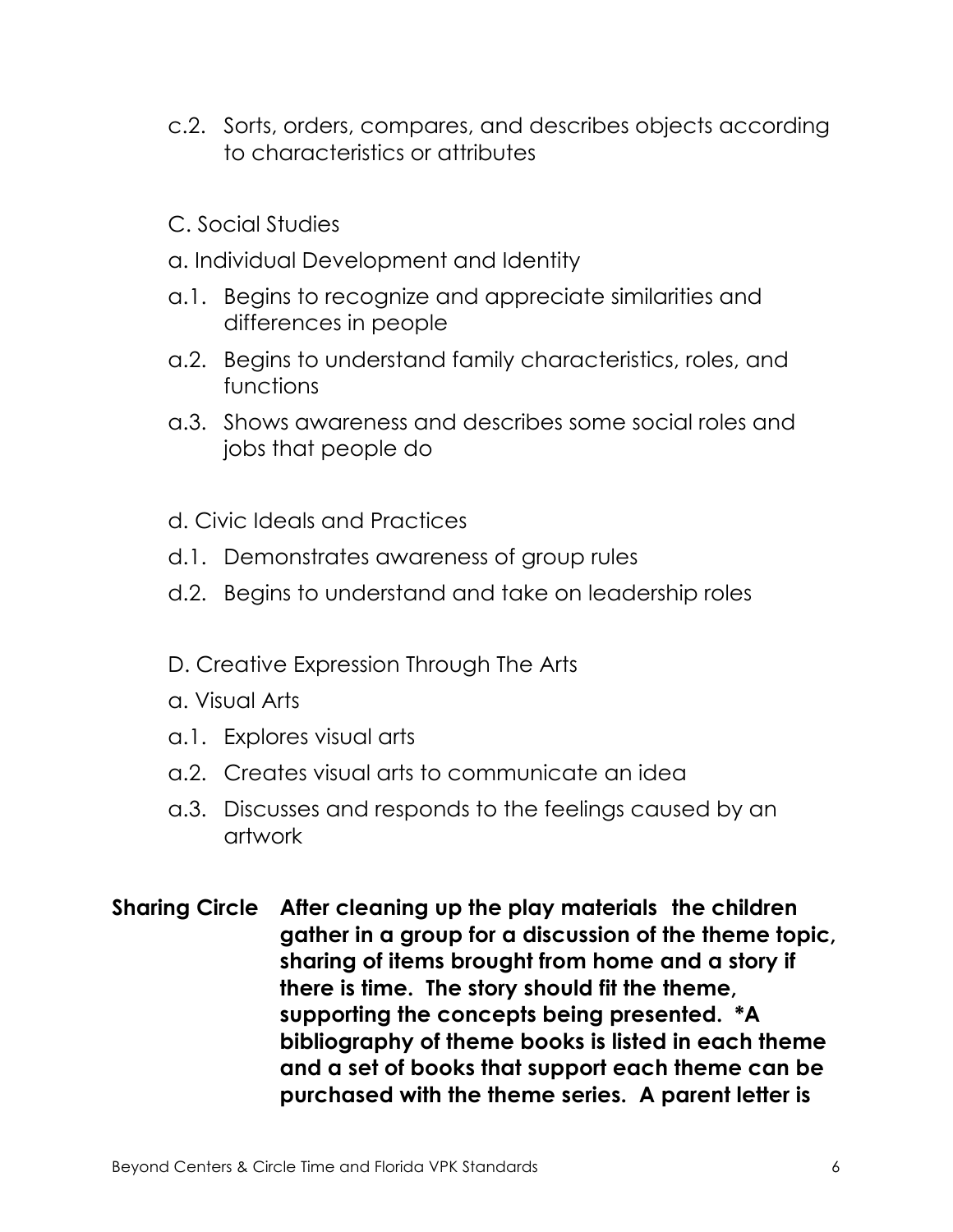**send home at the beginning of each theme that informs parents of the themes focus, letters, shapes, and colors to be discussed during the month.**

#### **I. Physical Development**

A. Health and Wellness

- 1. Shows characteristics of good health to facilitate learning
- 2. Shows visual ability to facilitate learning and healthy growth and development
- 3. Demonstrates auditory ability to facilitate learning and healthy growth and development
- 6 Demonstrates self-control, interpersonal, and social skills in relation to mental health
- 7. Shows that basic physical needs are met
- 8. Actively takes part in basic health and safety routines
- B. Self-Help
- 1. Actively participates in self-care
- 2. Helps carry out classroom routines
- C. Gross Motor Development
- 1. Demonstrates increasing motor control and balance
- 2. Demonstrates the ability to combine movements for gross motor skills

## **II. Approaches to Learning**

- A. Eagerness and Curiosity
- 1. Shows curiosity and is eager to learn new things and have new experiences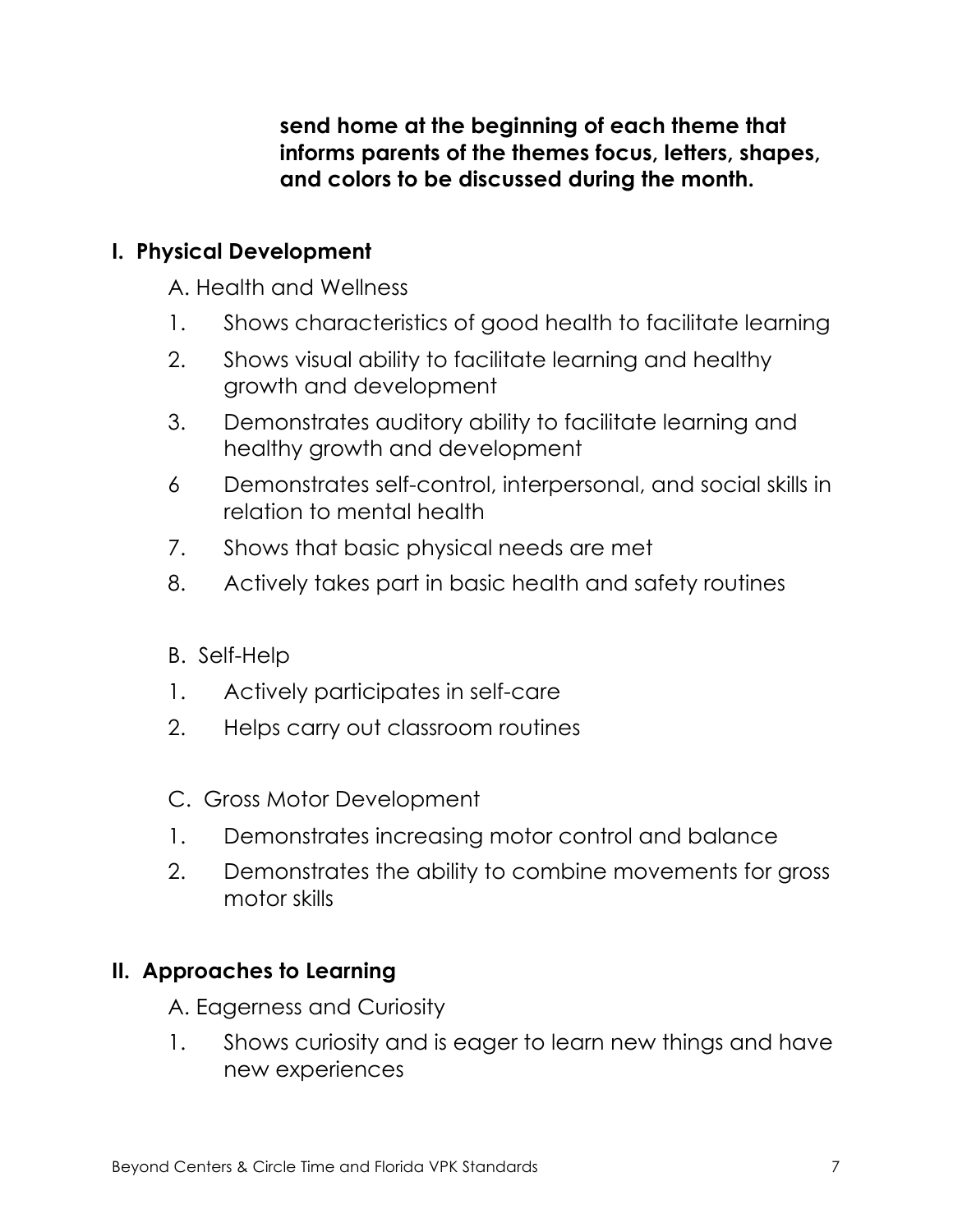- B. Persistence
- 1. Attends to tasks for a brief period and seeks help when needed
- C. Creativity
- 1. Approaches daily activities with creativity
- D. Planning and Reflection
- 1. Shows initial signs of planning and learning from their experiences

#### **III. Social and Emotional Development**

- A. Self-Regulation
- a. Affective
- a.1. Demonstrates growing autonomy and independence, indicated by increasing self-care and willing participation in daily routines, when given a consistent and predictable environment
- a.2. Begins to recognize, then internally manage and regulate, the expression of emotions both positive and negative, with teacher support and multiple experiences over time.
- b. Life/Adaptive
- b.1. Follows simple rules, agreements, and familiar routines with teacher support
- b.3. Adapts to transitions with increasing independence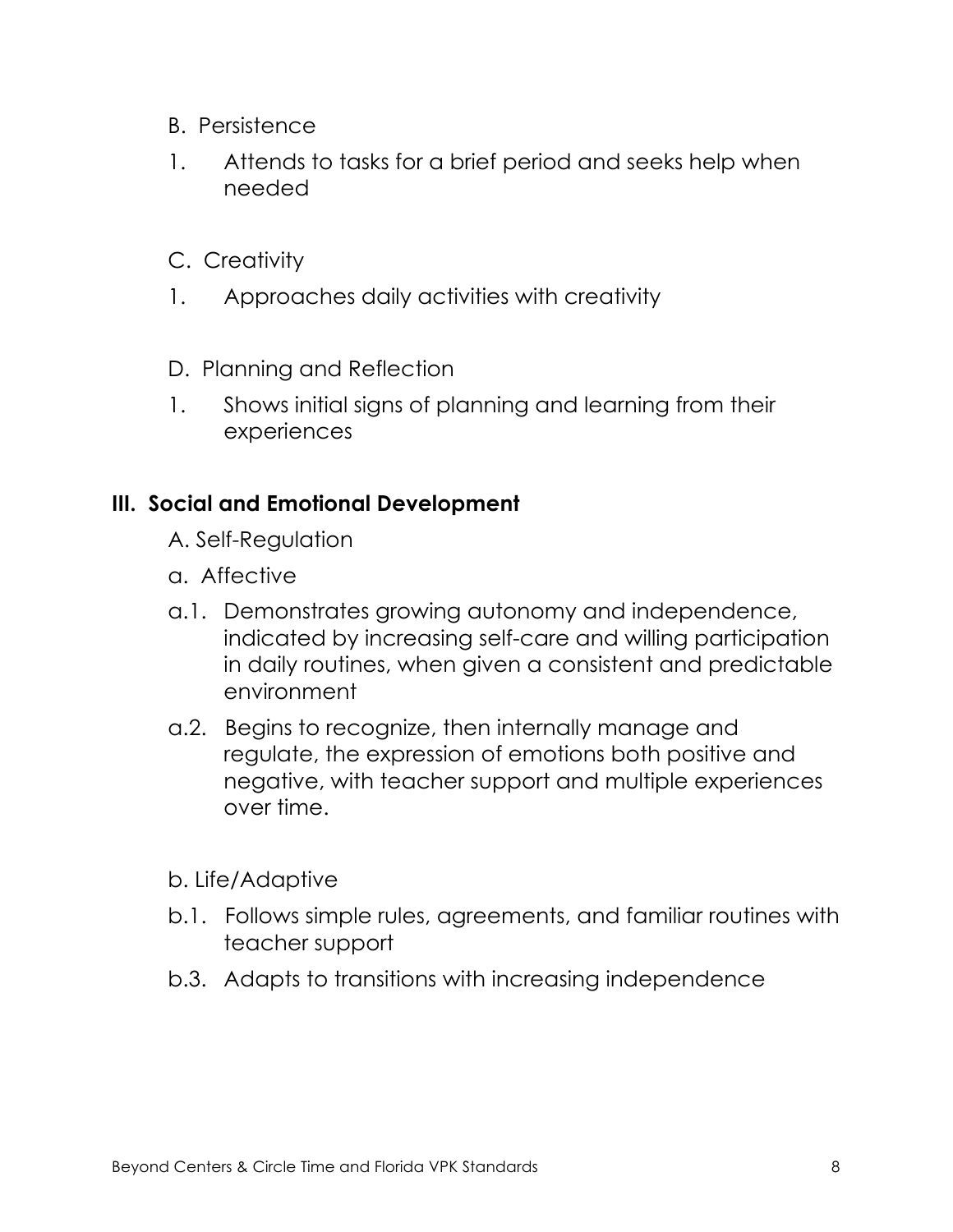- B. Relationships
- a. Self
- a.1. Shows increasing confidence in their own abilities
- b. Peers
- b.1. Interacts with and develops positive relationships with peers
- b.2. Develops special friendships
- b.3. Shows care and concern for others
- c. Adults
- c.1. Develops positive relationships and interacts comfortably with familiar adults
- C. Social Problem Solving
- 1. Shows developing ability to solve social problems with support form familiar adults
- 2. Develops an initial understanding of bullying, with support from familiar adults

#### **IV. Language. Communication, and Emergent Literacy**

A. Listening and Understanding

- 1. Increases knowledge through listening
- 2. Follows multistep directions
- B. Speaking
- 1. Speech is understood by both a familiar and an unfamiliar peer or adult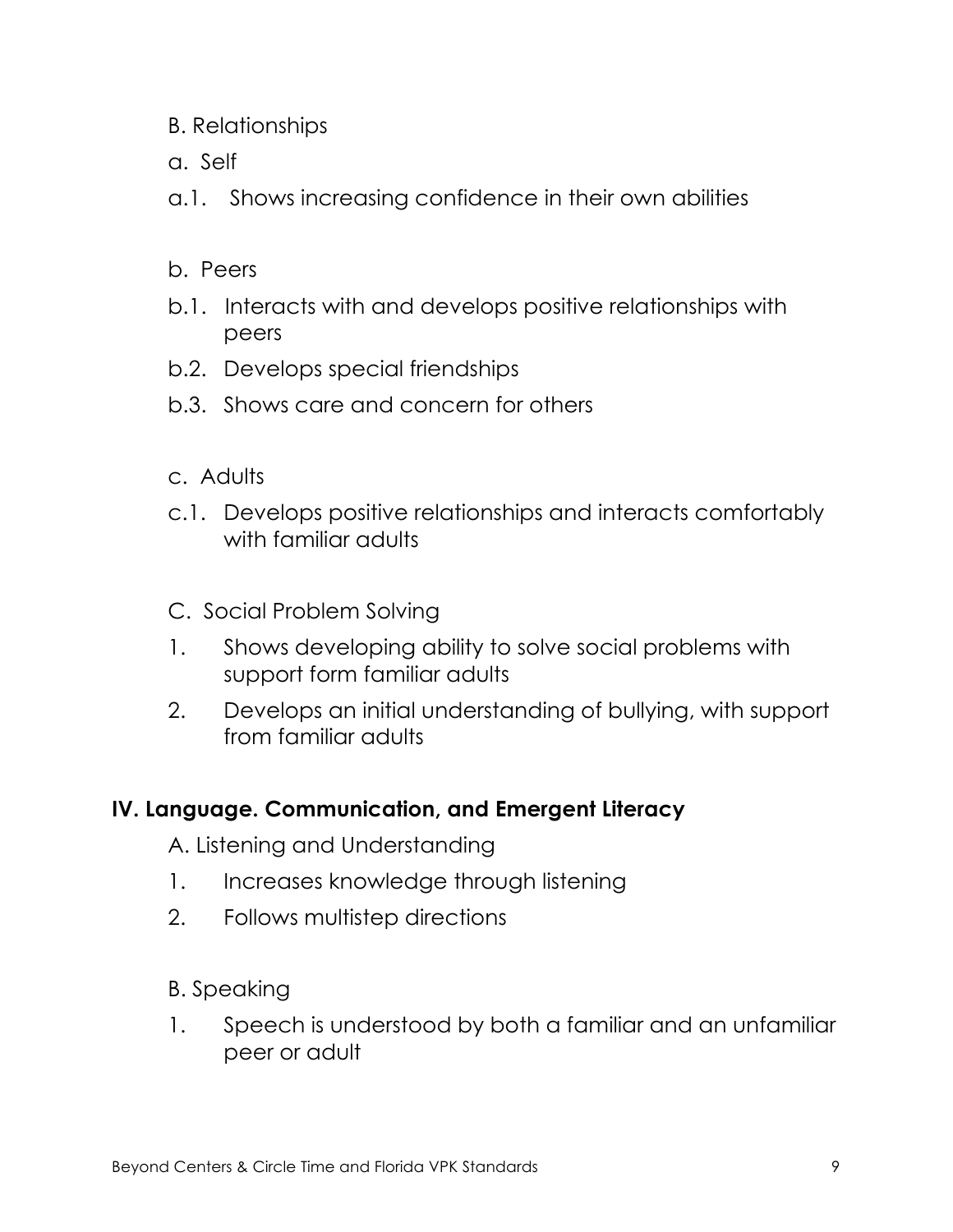- C. Vocabulary
- 1 Show an understanding of words and their meanings
- 2. Shows increased vocabulary to describe many objects, actions, and events

D. Sentences and Structure

- 1. Uses age-appropriate grammar in conversations and increasingly complex phrases and sentences
- 2. Connects phrases and sentences to build ideas
- E. Conversation
- 1. Uses language to express needs and feelings, share experiences, predict outcomes and resolve problems
- 2. Initiates, ask questions, and responds to adults and peers in a variety of settings
- 3. Uses appropriate language and style for context
- F. Emergent Reading
- 1. Shows motivation for reading (when book area is available)
- 2. Shows age-appropriate phonological awareness
- 3. Shows alphabetic knowledge
- 4. Demonstrates comprehension of text read aloud
- G. Emergent Writing
- 1. Shows motivation to engage in written expression
- 4. Demonstrates knowledge of purposes, functions, and structure of written composition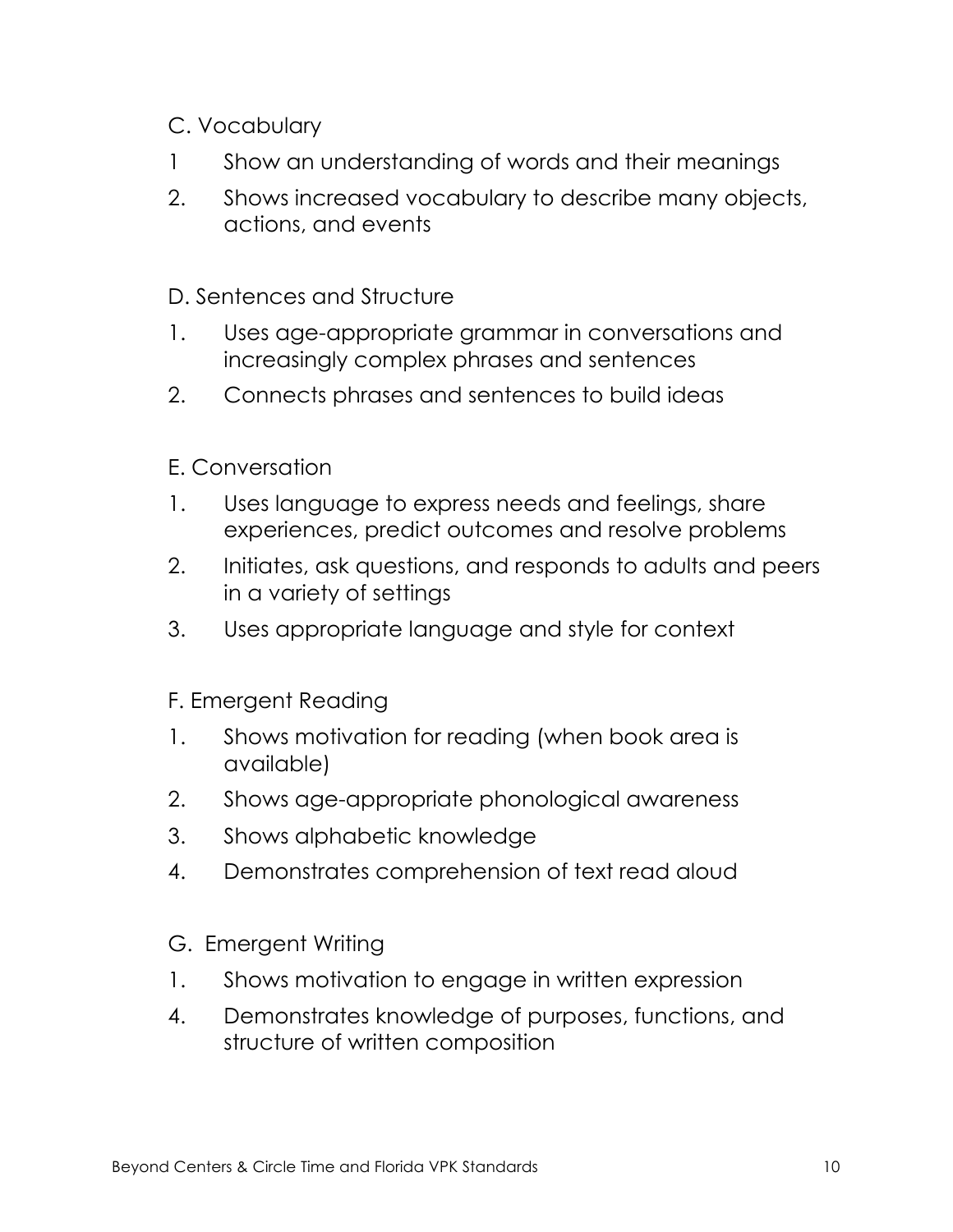## **V. Cognitive Development and General Knowledge**

- A. Mathematical Thinking
- a. Number Sense
- a.1. Demonstrates understanding of one-to-one correspondence
- a.2. Assigns and relates numerical representations among numerals (written), sets of objects, and number names (spoken) from zero to 10
- a.3. Counts and knows the sequence of number names
- b. Number and Operations
- b.1. Shows understanding of how to combine sets and remove from a concrete set of objects
- b.2. Shows understanding of addition and subtraction
- c. Patterns and Seriation
- c.1. Understands characteristics of patterns and non-patterns and begins to reproduce them with at least two elements
- c.2. Sorts, orders, compares, and describes objects according to characteristics or attributes
- d. Geometry
- d.1. Understands various two-dimensional shapes
- d.2. Shows understanding that two-dimensional shapes are equivalent in different orientations
- d.3. Understands various three-dimensional shapes
- e. Spatial Relations
- e.1. Shows understanding of spatial relationships and uses position words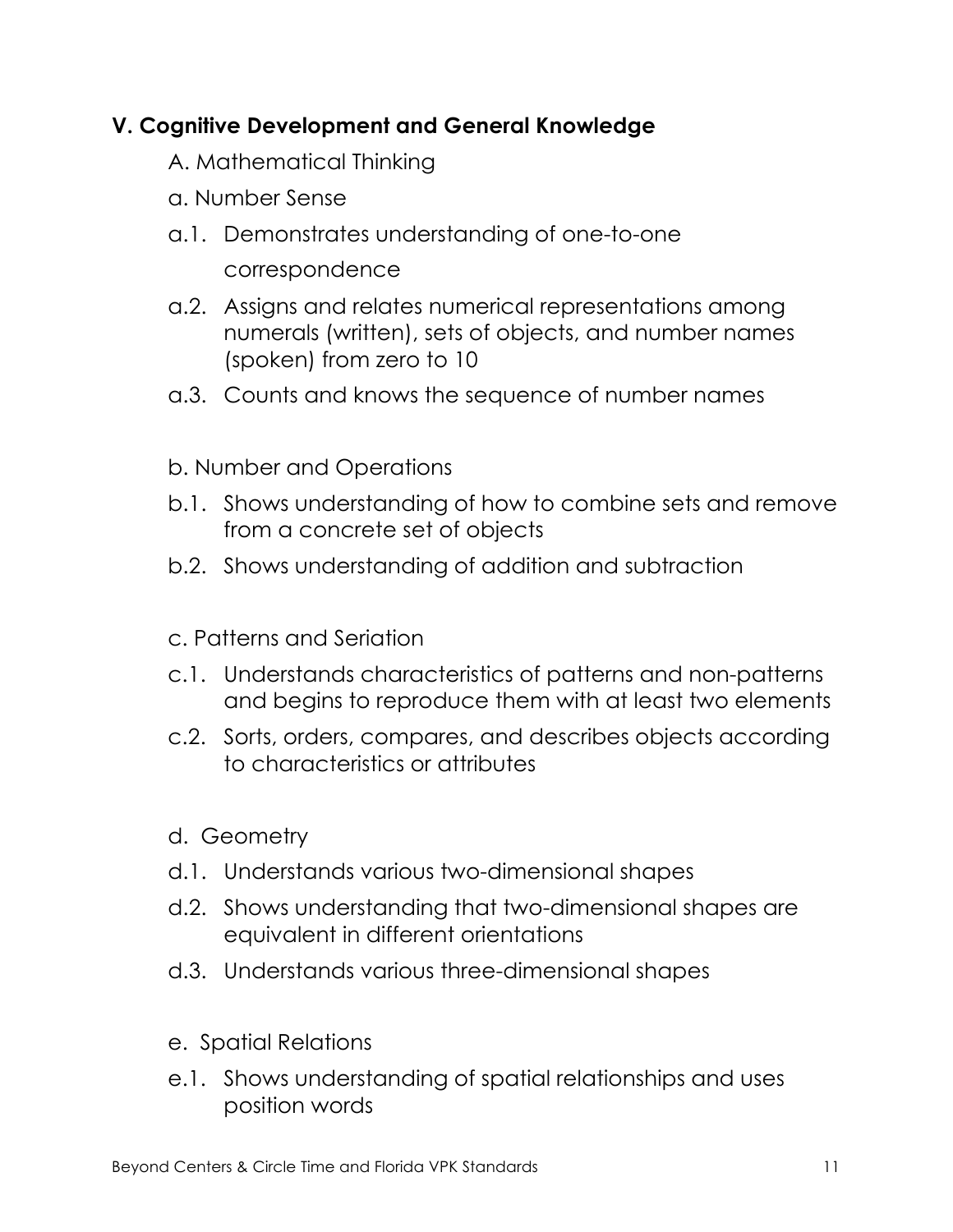- e.3. Understands and can tell the difference between orientation terms such as horizontal, vertical, diagonal
- f. Measurement
- f.1. Engages in activities that explore measurement
- f.3. Represents and analyzes data
- f.4. Predicts the results of a data collection
- B. Scientific Inquiry
- a. Investigation and inquiry
- a.1. Examines objects and makes comparisons
- b. Physical Science
- b.1. Explores the physical properties and creative use of objects or matter
- c. Life Science
- c.1. Explores growth and change of living things
- c.2. Identifies the characteristics of living things
- c.3. Identifies the five senses and explores functions of each
- d. Earth and Space
- d.1. Explores the outdoor environment and begins to recognize changes with teacher support and multiple experiences over time
- d.2. Discovers and explores objects that are naturally found in the environment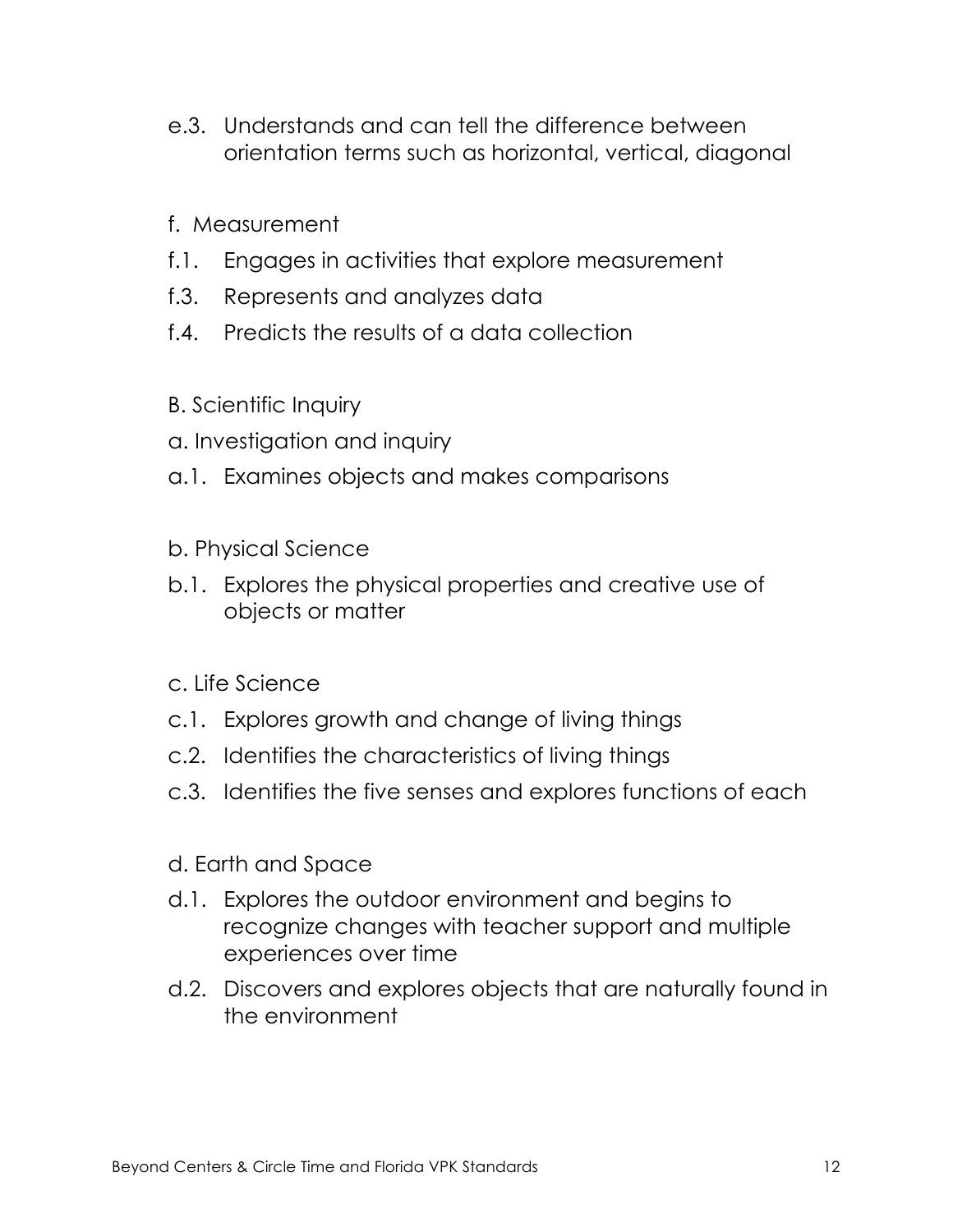- C. Social Studies
- a. Individual Development and Identity
- a.1. Begins to recognize and appreciate similarities and differences in people
- a.2. Begins to understand family characteristics, roles, and functions
- a.3. Shows awareness and describes some social roles and jobs that people do
- d. Civic Ideals and Practices
- d.1. Demonstrates awareness of group rules
- d.2. Begins to understand and take on leadership roles
- **Breakfast As the children leave the morning circle they should use the bathroom and wash their hands thoroughly. When these personal hygiene activities are complete they should move to the table for breakfast. This special time should provide the children with opportunities to engage in conversation about the daily activities, the foods being served, and events that happened with the family. Watch "Food, Fun, and Family Style Meals" to see how the performance standards can be easily embedded into a well planned and served meal. Every meal served during the day should be planned around the standards list below.**

#### **I. Physical Development**

- A. Health and Wellness
- 1. Shows characteristics of good health to facilitate learning
- 2. Shows visual ability to facilitate learning and healthy growth and development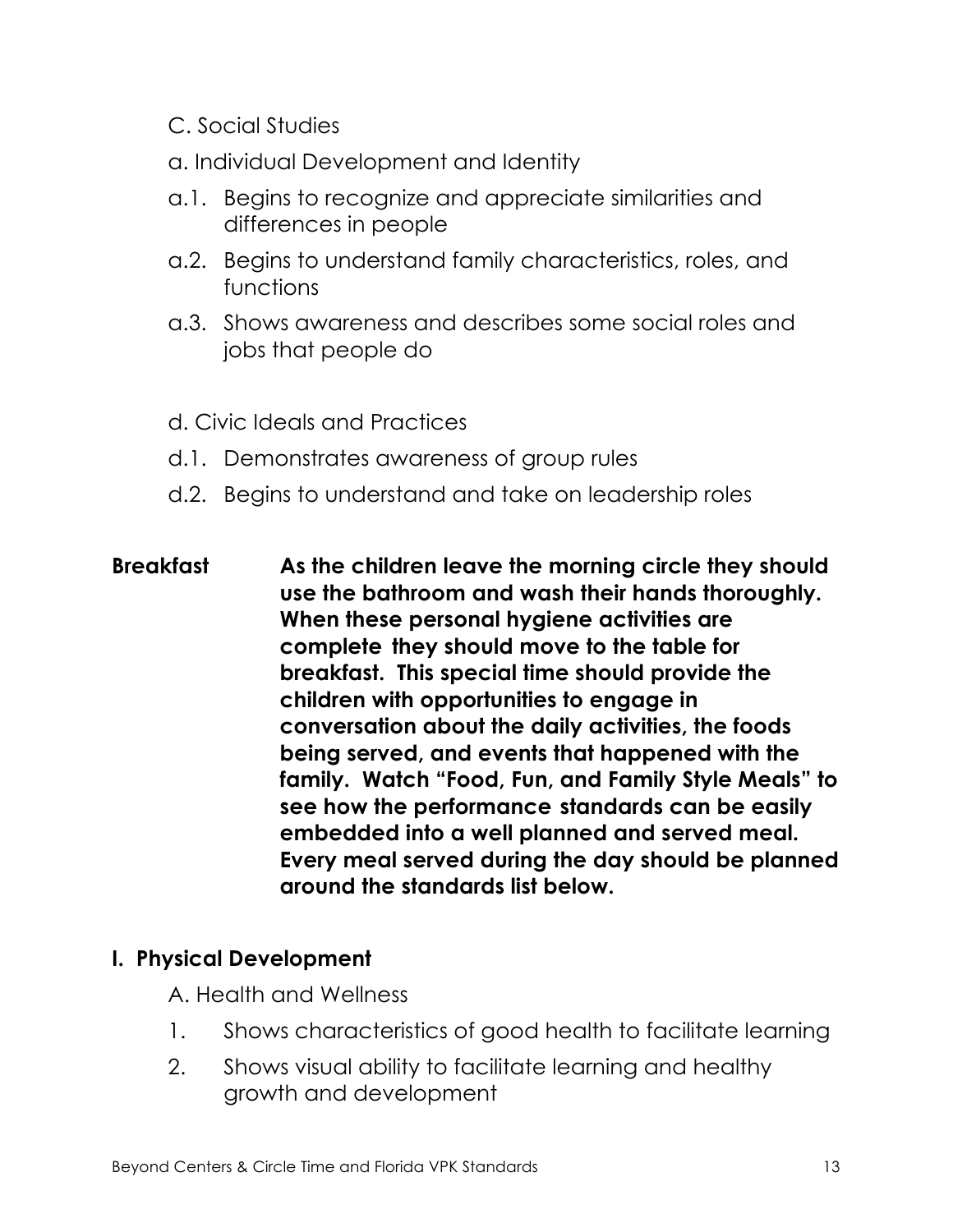- 3. Demonstrates auditory ability to facilitate learning and healthy growth and development
- 4. Demonstrates characteristics of good oral health and performs oral hygiene routines
- 6 Demonstrates self-control, interpersonal, and social skills in relation to mental health
- 7. Shows that basic physical needs are met
- 8. Actively takes part in basic health and safety routines
- 10. Makes healthy food choices
- B. Self-Help
- 1. Actively participates in self-care
- 2. Helps carry out classroom routines
- C. Gross Motor Development
- 1. Demonstrates increasing motor control and balance
- 2. Demonstrates the ability to combine movements for gross motor skills
- D. Fine Motor Development
- 1. Demonstrates increasing control of small motor muscles to perform simple tasks
- 2. Uses eye-hand coordination to perform fine motor tasks

## **II. Approaches to Learning**

A. Eagerness and Curiosity

1. Shows curiosity and is eager to learn new things and have new experiences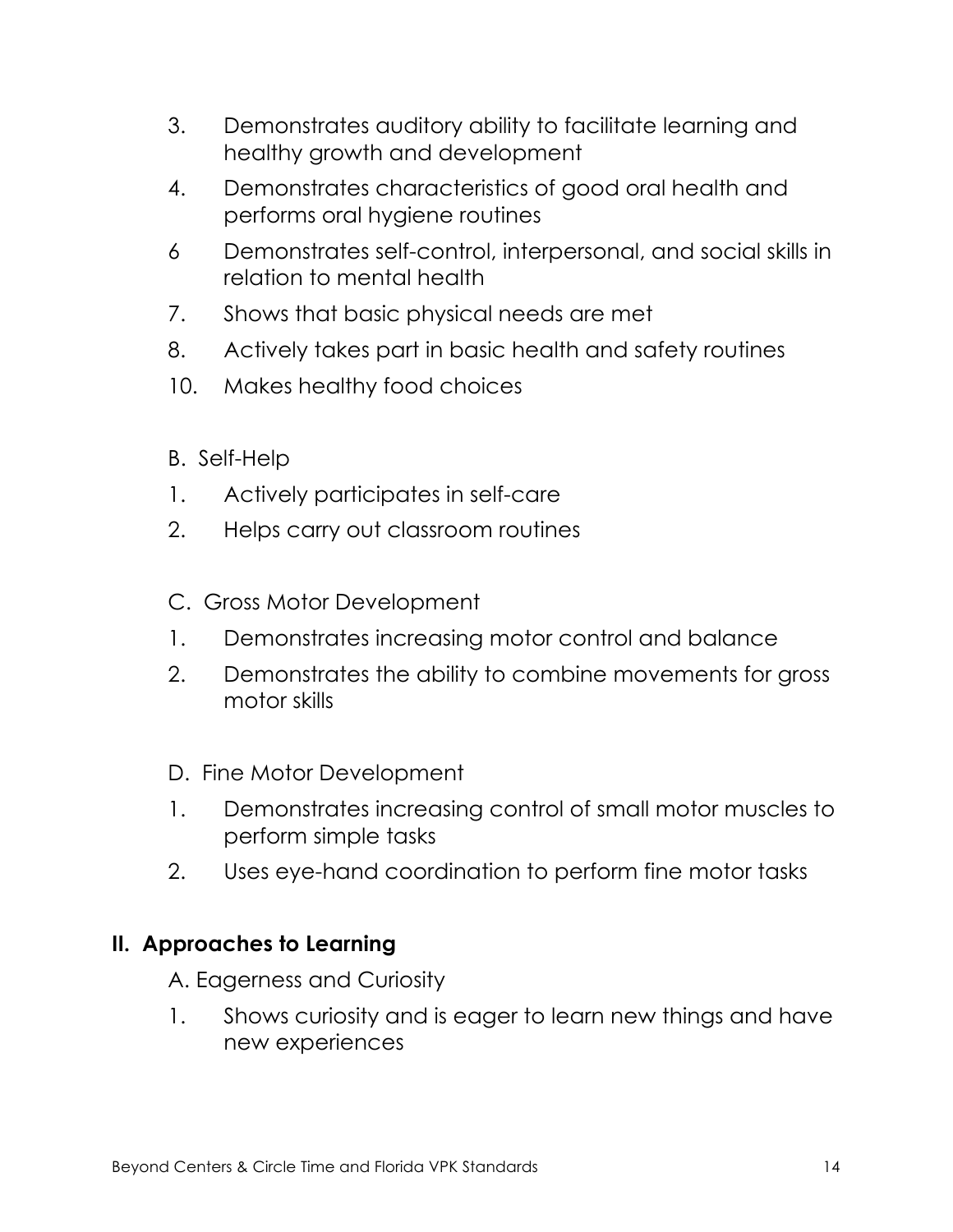- B. Persistence
- 1. Attends to tasks for a brief period and seeks help when needed
- C. Creativity
- 1. Approaches daily activities with creativity
- D. Planning and Reflection
- 1. Shows initial signs of planning and learning from their experiences

#### **III. Social and Emotional Development**

- A. Self-Regulation
- a. Affective
- a.1. Demonstrates growing autonomy and independence, indicated by increasing self-care and willing participation in daily routines, when given a consistent and predictable environment
- a.2. Begins to recognize, then internally manage and regulate, the expression of emotions both positive and negative, with teacher support and multiple experiences over time.
- b. Life/Adaptive
- b.1. Follows simple rules, agreements, and familiar routines with teacher support
- b.2. Begins to use materials with increasing care and safety
- b.3. Adapts to transitions with increasing independence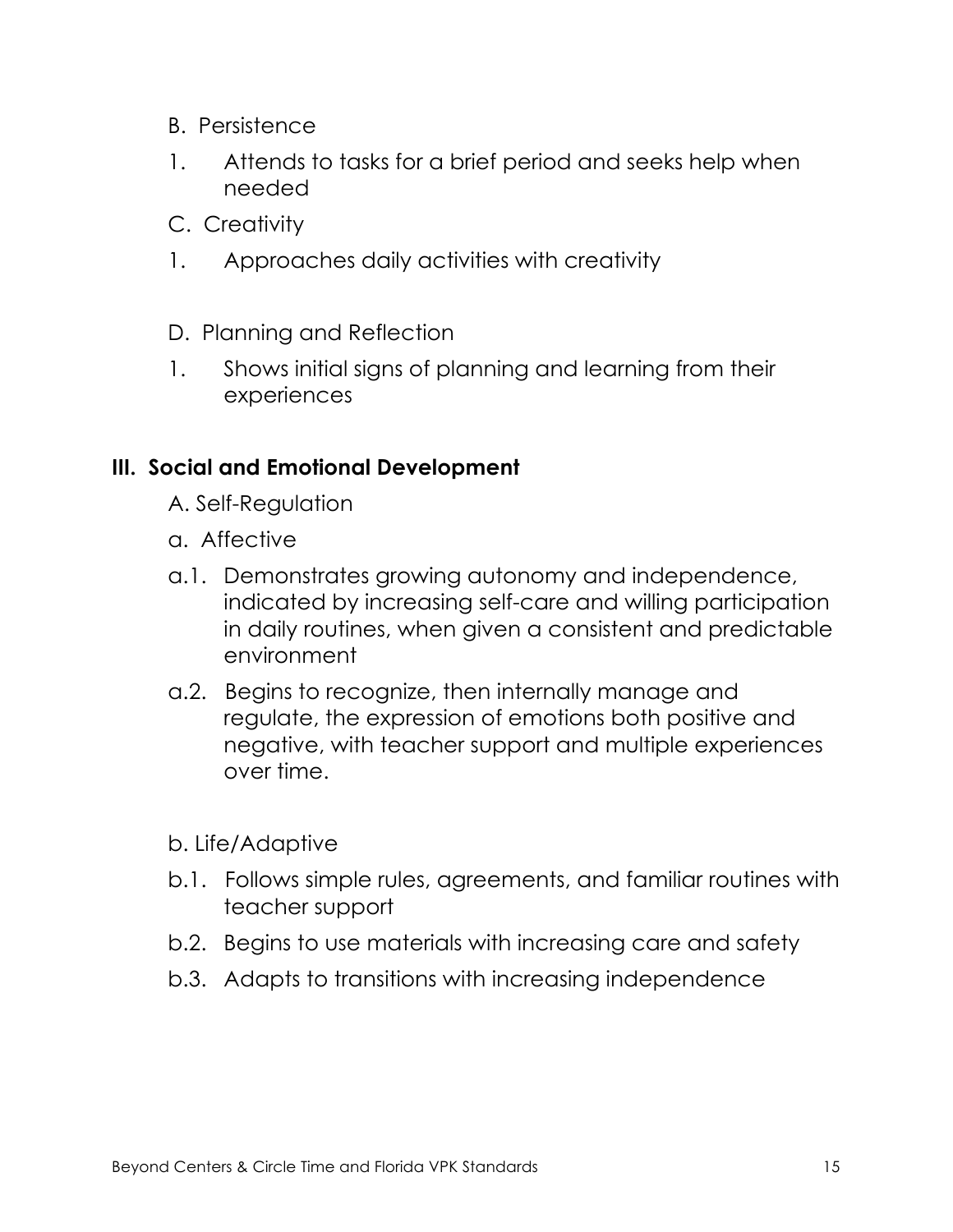- B. Relationships
- a. Self
- a.1. Shows increasing confidence in their own abilities
- b. Peers
- b.1. Interacts with and develops positive relationships with peers
- b.2. Develops special friendships
- b.3. Shows care and concern for others
- c. Adults
- c.1. Develops positive relationships and interacts comfortably with familiar adults
- C. Social Problem Solving
- 1. Shows developing ability to solve social problems with support form familiar adults
- 2. Develops an initial understanding of bullying, with support from familiar adults

#### **IV. Language. Communication, and Emergent Literacy**

A. Listening and Understanding

- 1. Increases knowledge through listening
- 2. Follows multistep directions
- B. Speaking
- 1. Speech is understood by both a familiar and an unfamiliar peer or adult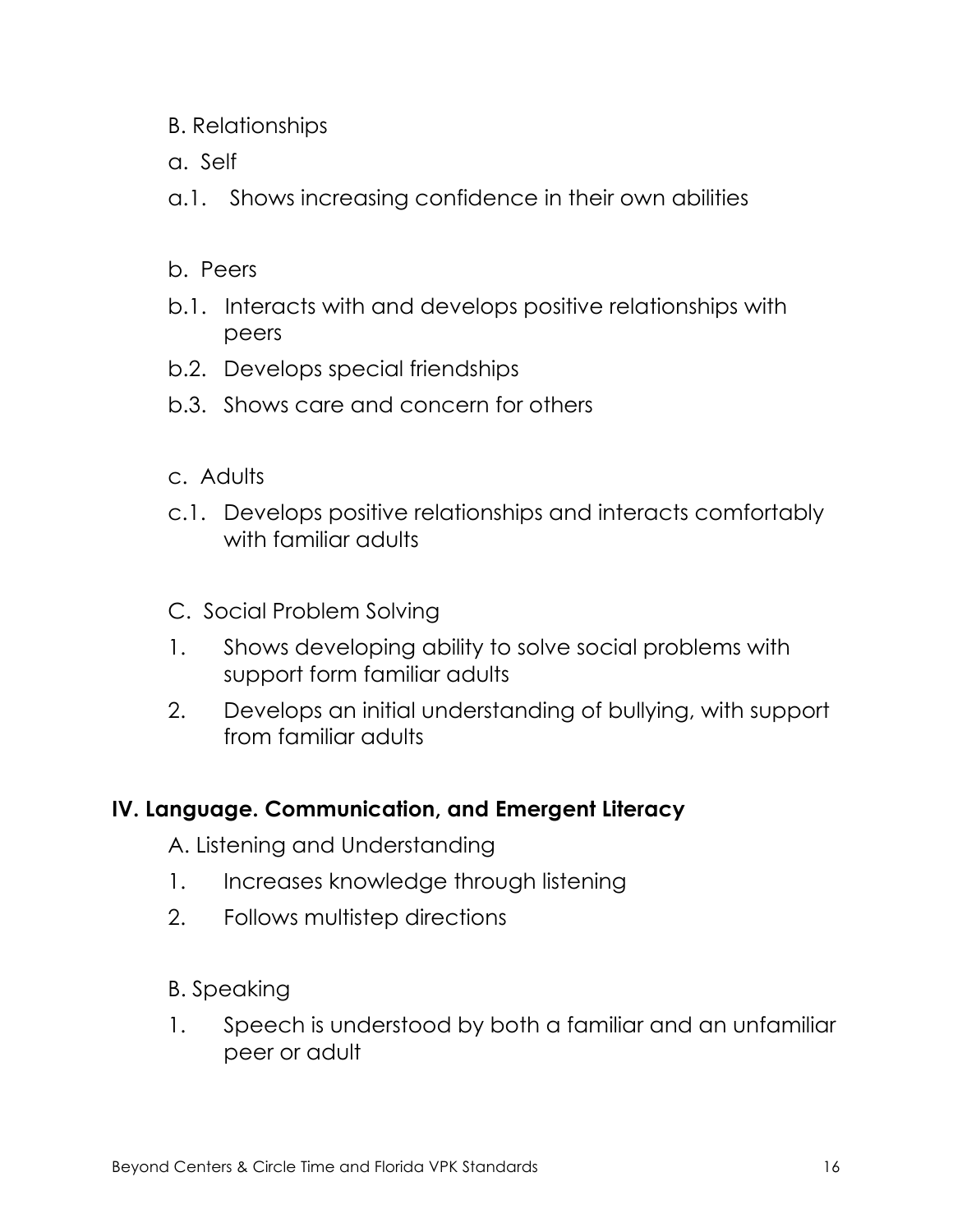- C. Vocabulary
- 1 Show an understanding of words and their meanings
- 2. Shows increased vocabulary to describe many objects, actions, and events

D. Sentences and Structure

- 1. Uses age-appropriate grammar in conversations and increasingly complex phrases and sentences
- 2. Connects phrases and sentences to build ideas
- E. Conversation
- 1. Uses language to express needs and feelings, share experiences, predict outcomes and resolve problems
- 2. Initiates, ask questions, and responds to adults and peers in a variety of settings
- 3. Uses appropriate language and style for context
- F. Emergent Reading
- 1. Shows motivation for reading (when book area is available)
- 2. Shows age-appropriate phonological awareness
- 3. Shows alphabetic knowledge
- 4. Demonstrates comprehension of text read aloud

## **V. Cognitive Development and General Knowledge**

- A. Mathematical Thinking
- a. Number Sense
- a.1. Demonstrates understanding of one-to-one correspondence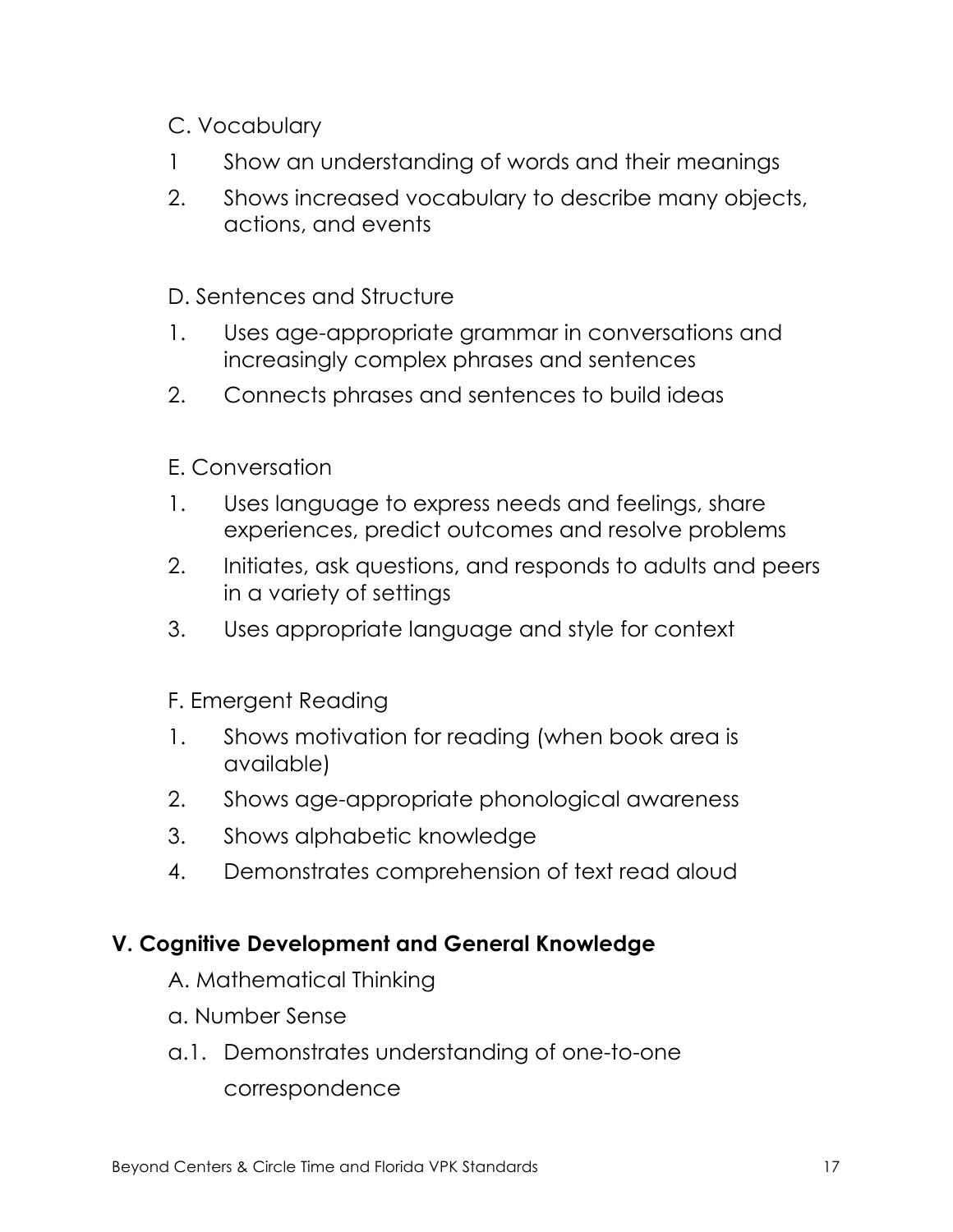- a.2. Assigns and relates numerical representations among numerals (written), sets of objects, and number names (spoken) from zero to 10
- a.3. Counts and knows the sequence of number names
- b. Number and Operations
- b.1. Shows understanding of how to combine sets and remove from a concrete set of objects
- b.2. Shows understanding of addition and subtraction
- c. Patterns and Seriation
- c.2. Sorts, orders, compares, and describes objects according to characteristics or attributes
- d. Geometry
- d.1. Understands various two-dimensional shapes
- d.2. Shows understanding that two-dimensional shapes are equivalent in different orientations
- d.3. Understands various three-dimensional shapes
- e. Spatial Relations
- e.1. Shows understanding of spatial relationships and uses position words
- e.3. Understands and can tell the difference between orientation terms such as horizontal, vertical, diagonal
- B. Scientific Inquiry
- a. Investigation and inquiry
- a.1. Examines objects and makes comparisons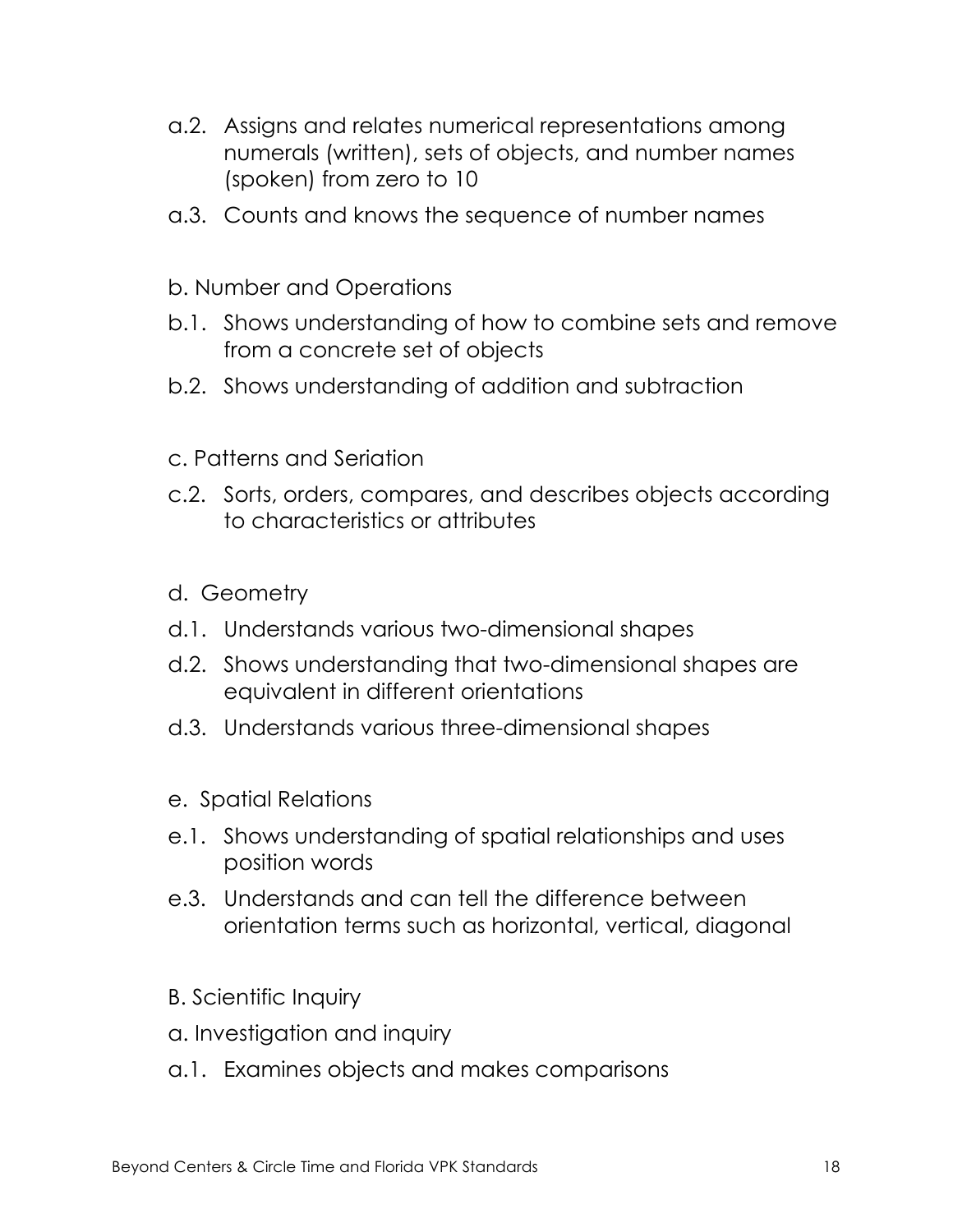- b. Physical Science
- b.1. Explores the physical properties and creative use of objects or matter
- c. Life Science
- c.1. Explores growth and change of living things
- c.2. Identifies the characteristics of living things
- c.3. Identifies the five senses and explores functions of each
- d. Earth and Space
- d.2. Discovers and explores objects that are naturally found in the environment
- C. Social Studies
- a. Individual Development and Identity
- a.1. Begins to recognize and appreciate similarities and differences in people
- a.2. Begins to understand family characteristics, roles, and functions
- a.3. Shows awareness and describes some social roles and jobs that people do
- d. Civic Ideals and Practices
- d.1. Demonstrates awareness of group rules
- d.2. Begins to understand and take on leadership roles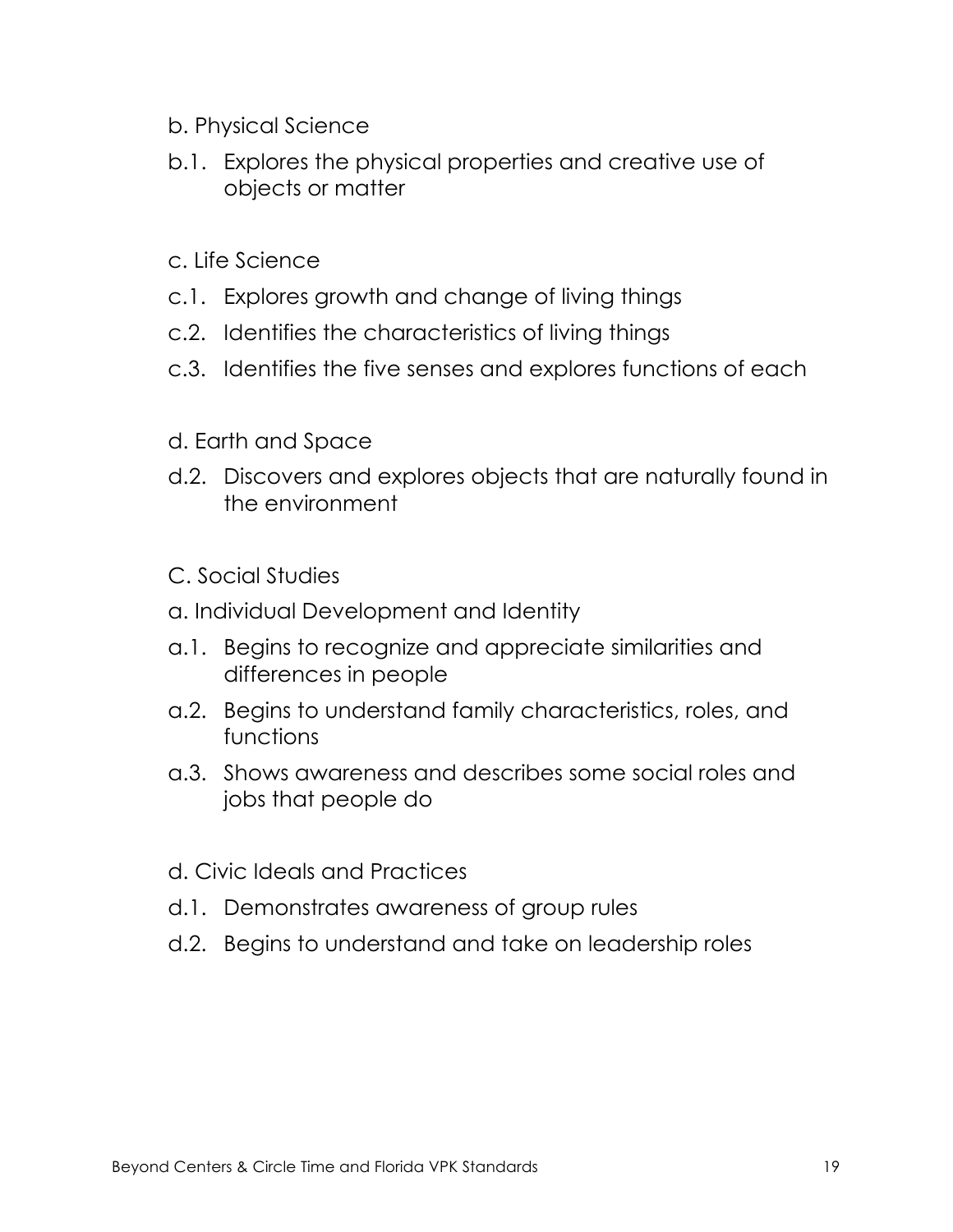**Free Play Free play on the playground. A variety of outside developmentally appropriate free choice activities are available with an emphasis on the three kinds of play (sensorimotor, construction, and dramatic play) and motor development.**

#### **I. Physical Development**

A. Health and Wellness

- 1. Shows characteristics of good health to facilitate learning
- 2. Shows visual ability to facilitate learning and healthy growth and development
- 3. Demonstrates auditory ability to facilitate learning and healthy growth and development
- 6 Demonstrates self-control, interpersonal, and social skills in relation to mental health
- 7. Shows that basic physical needs are met
- 8. Actively takes part in basic health and safety routines
- 9. Participates in physical fitness activities
- B. Self-Help
- 1. Actively participates in self-care
- 2. Helps carry out classroom routines
- C. Gross Motor Development
- 1. Demonstrates increasing motor control and balance
- 2. Demonstrates the ability to combine movements for gross motor skills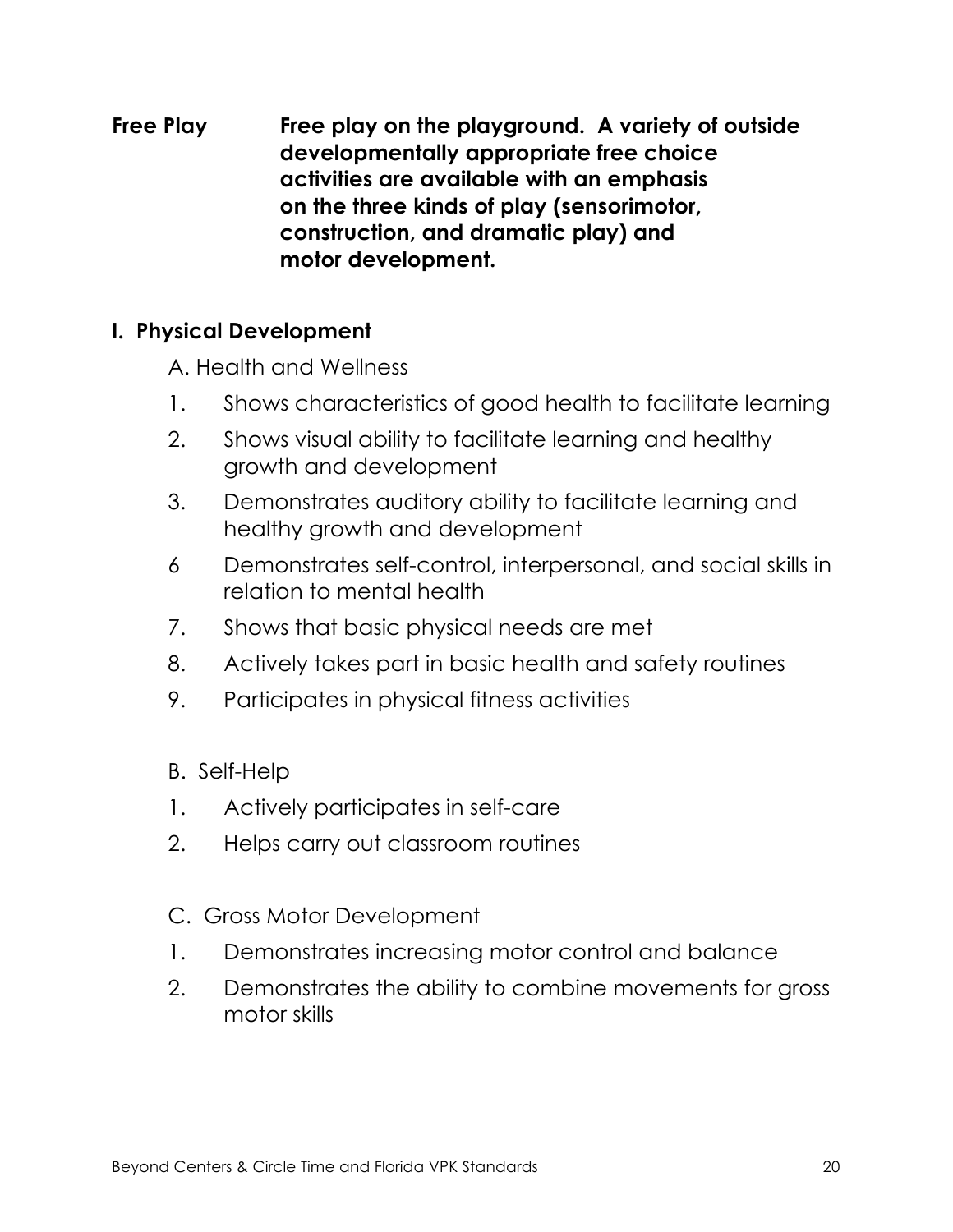- D. Fine Motor Development
- 1. Demonstrates increasing control of small motor muscles to perform simple tasks
- 2. Uses eye-hand coordination to perform fine motor tasks

#### **II. Approaches to Learning**

A. Eagerness and Curiosity

- 1. Shows curiosity and is eager to learn new things and have new experiences
- B. Persistence
- 1. Attends to tasks for a brief period and seeks help when needed
- C. Creativity
- 1. Approaches daily activities with creativity
- D. Planning and Reflection
- 1. Shows initial signs of planning and learning from their experiences

#### **III. Social and Emotional Development**

- A. Self-Regulation
- a. Affective
- a.1. Demonstrates growing autonomy and independence, indicated by increasing self-care and willing participation in daily routines, when given a consistent and predictable environment
- a.2. Begins to recognize, then internally manage and regulate, the expression of emotions both positive and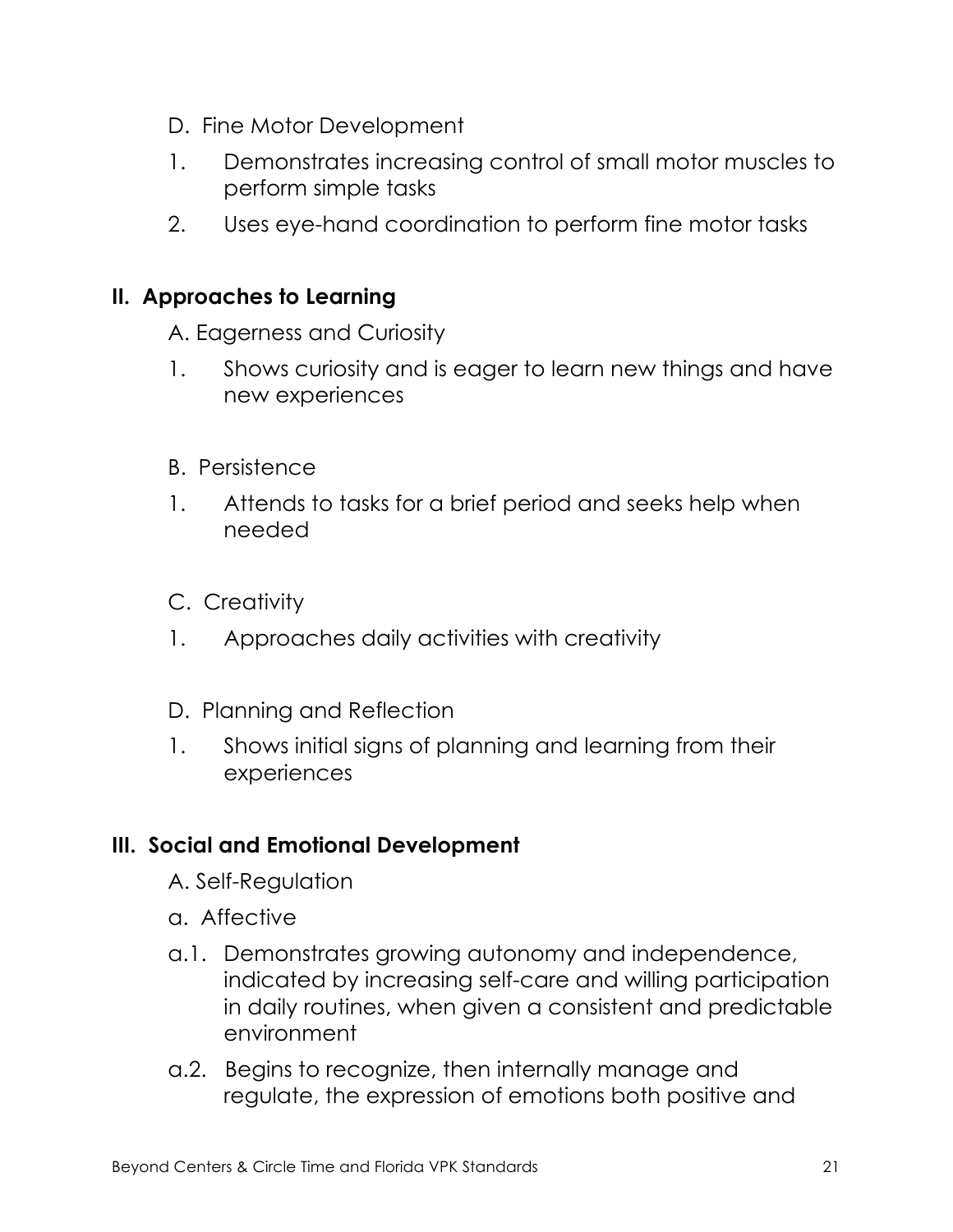negative, with teacher support and multiple experiences over time.

- b. Life/Adaptive
- b.1. Follows simple rules, agreements, and familiar routines with teacher support
- b.2. Begins to use materials with increasing care and safety
- b.3. Adapts to transitions with increasing independence
- B. Relationships
- a. Self
- a.1. Shows increasing confidence in their own abilities
- b. Peers
- b.1. Interacts with and develops positive relationships with peers
- b.2. Develops special friendships
- b.3. Shows care and concern for others
- c. Adults
- c.1. Develops positive relationships and interacts comfortably with familiar adults
- C. Social Problem Solving
- 1. Shows developing ability to solve social problems with support form familiar adults
- 2. Develops an initial understanding of bullying, with support from familiar adults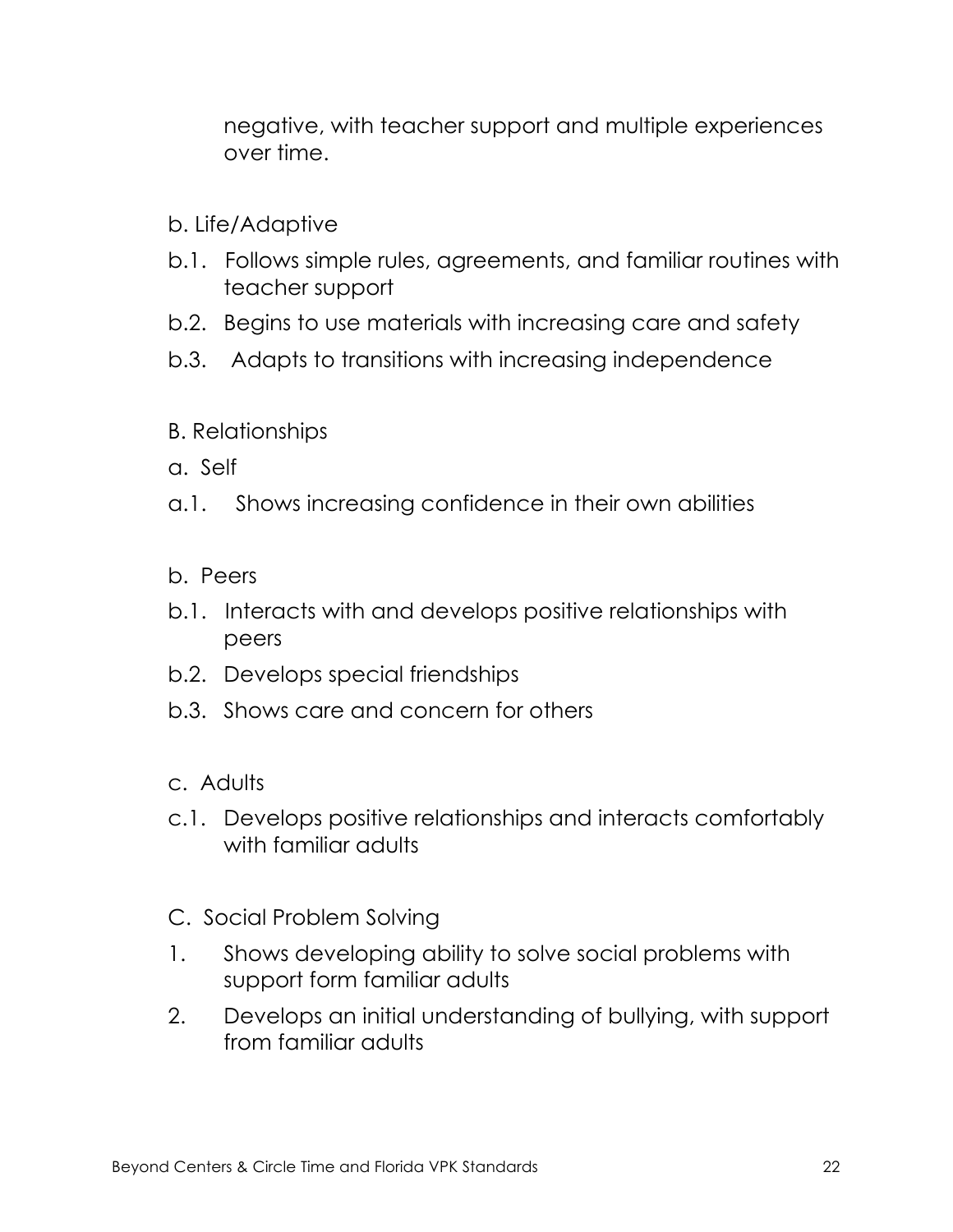## **IV. Language. Communication, and Emergent Literacy**

A. Listening and Understanding

- 1. Increases knowledge through listening
- 2. Follows multi-step directions

#### B. Speaking

- 1. Speech is understood by both a familiar and an unfamiliar peer or adult
- C. Vocabulary
- 1 Show an understanding of words and their meanings
- 2. Shows increased vocabulary to describe many objects, actions, and events

D. Sentences and Structure

- 1. Uses age-appropriate grammar in conversations and increasingly complex phrases and sentences
- 2. Connects phrases and sentences to build ideas

E. Conversation

- 1. Uses language to express needs and feelings, share experiences, predict outcomes and resolve problems
- 2. Initiates, ask questions, and responds to adults and peers in a variety of settings
- 3. Uses appropriate language and style for context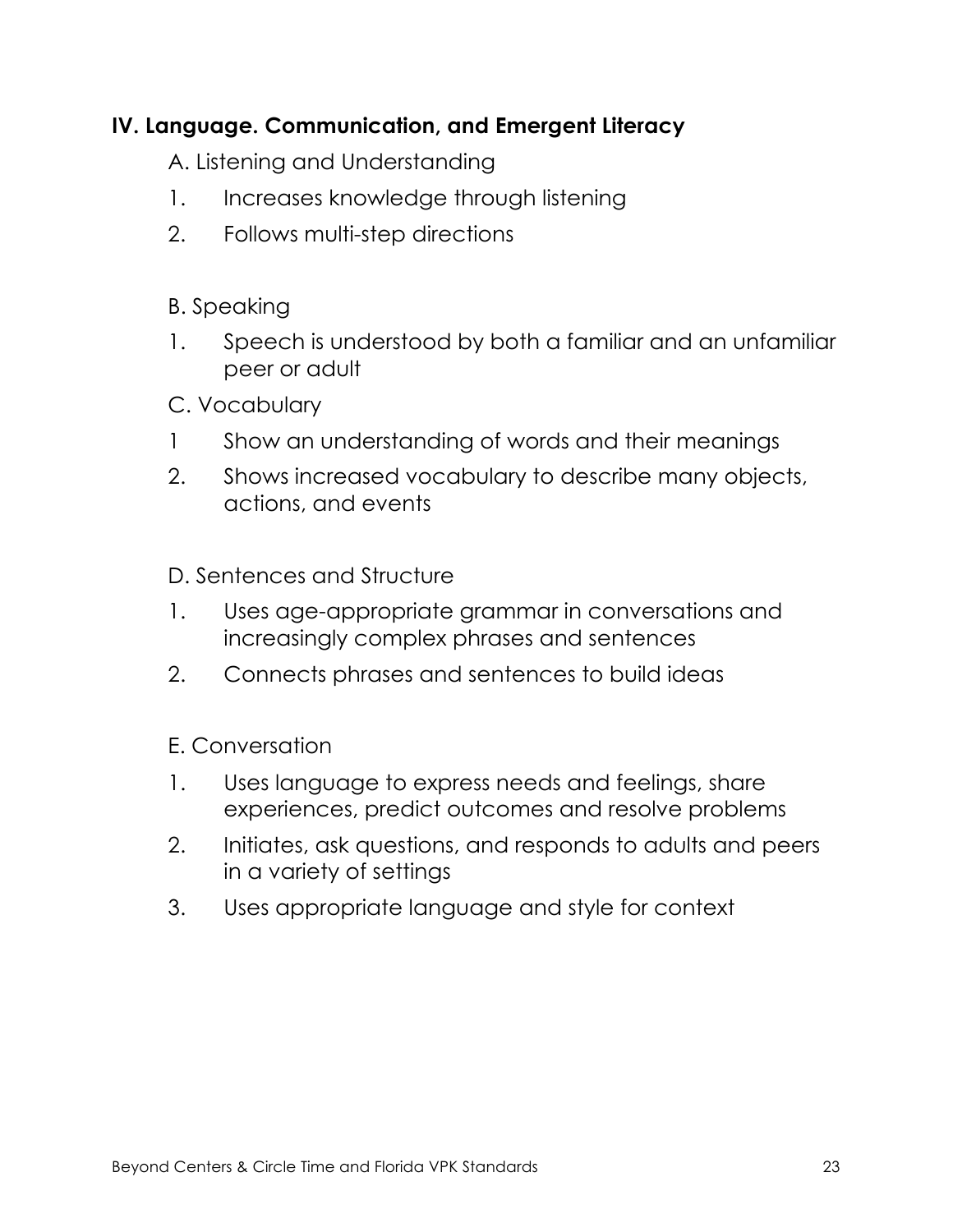- F. Emergent Reading
- 1. Shows motivation for reading (when book area is available)
- 2. Shows age-appropriate phonological awareness
- 3. Shows alphabetic knowledge
- 4. Demonstrates comprehension of text read aloud
- G. Emergent Writing
- 1. Shows motivation to engage in written expression
- 2. Uses scribbling, letter-like shapes, and letters that are clearly different from drawing to represent thoughts and ideas
- 4. Demonstrates knowledge of purposes, functions, and structure of written composition

#### **V. Cognitive Development and General Knowledge**

A. Mathematical Thinking

- a. Number Sense
- a.1. Demonstrates understanding of one-to-one correspondence
- a.2. Shows understanding of how to count and construct sets
- a.3. Shows understanding by participating in the comparison of quantities
- a.4. Assigns and relates numerical representations among numerals (written), sets of objects, and number names (spoken) from zero to 10
- a.5. Counts and knows the sequence of number names
- a.6. Shows understanding of and uses appropriate terms to describe ordinal positions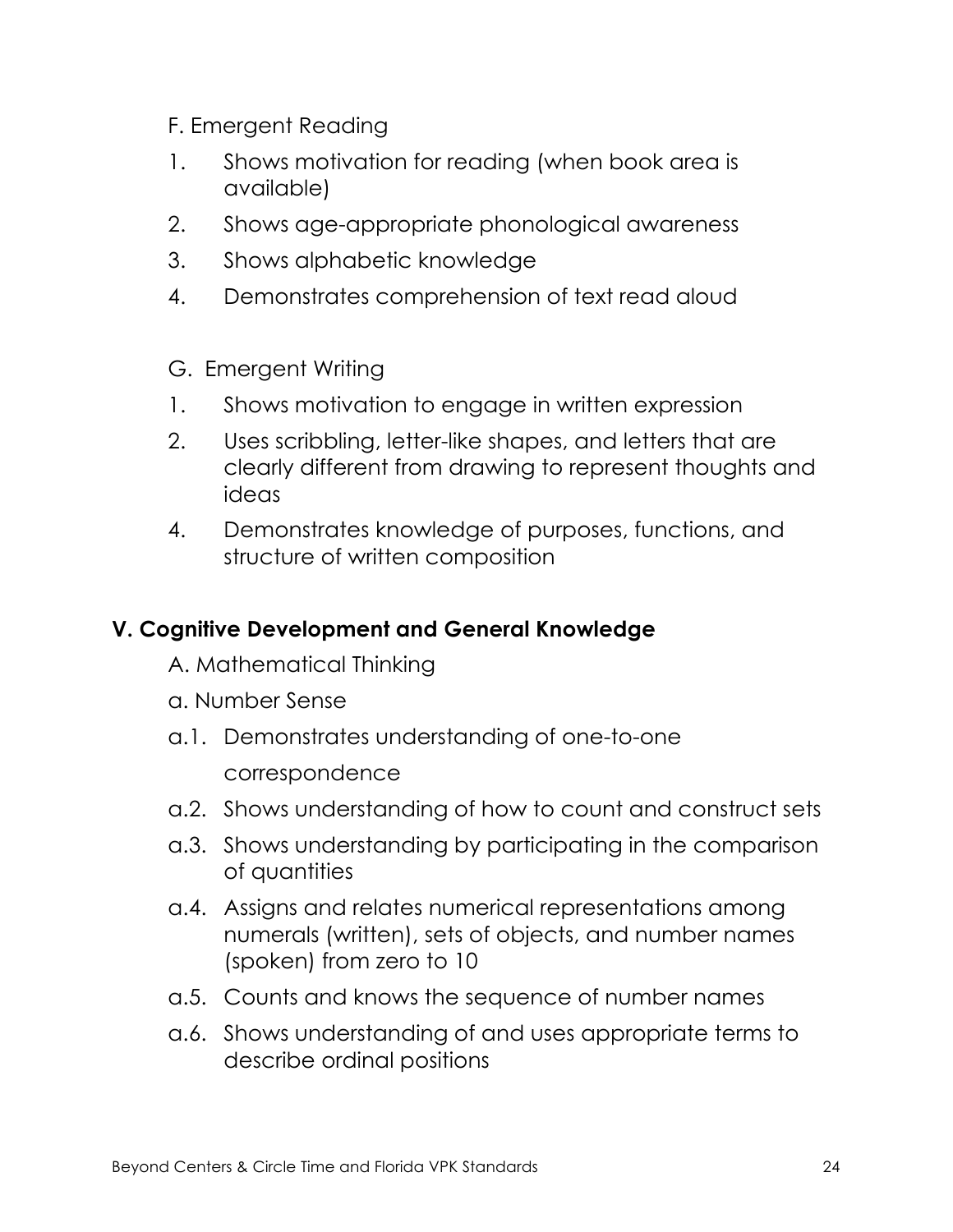- b. Number and Operations
- b.1. Shows understanding of how to combine sets and remove from a concrete set of objects
- b.2. Shows understanding of addition and subtraction
- c. Patterns and Seriation
- c.1. Understands characteristics of patterns and non-patterns and begins to reproduce them with at least two elements
- c.2. Sorts, orders, compares, and describes objects according to characteristics or attributes
- d. Geometry
- d.1. Understands various two-dimensional shapes
- d.2. Shows understanding that two-dimensional shapes are equivalent in different orientations
- d.3. Understands various three-dimensional shapes
- e. Spatial Relations
- e.1. Shows understanding of spatial relationships and uses position words
- e.2. Describes relative position from different perspectives
- e.3. Understands and can tell the difference between orientation terms such as horizontal, vertical, diagonal
- e.4. uses directions to move through space and find places in space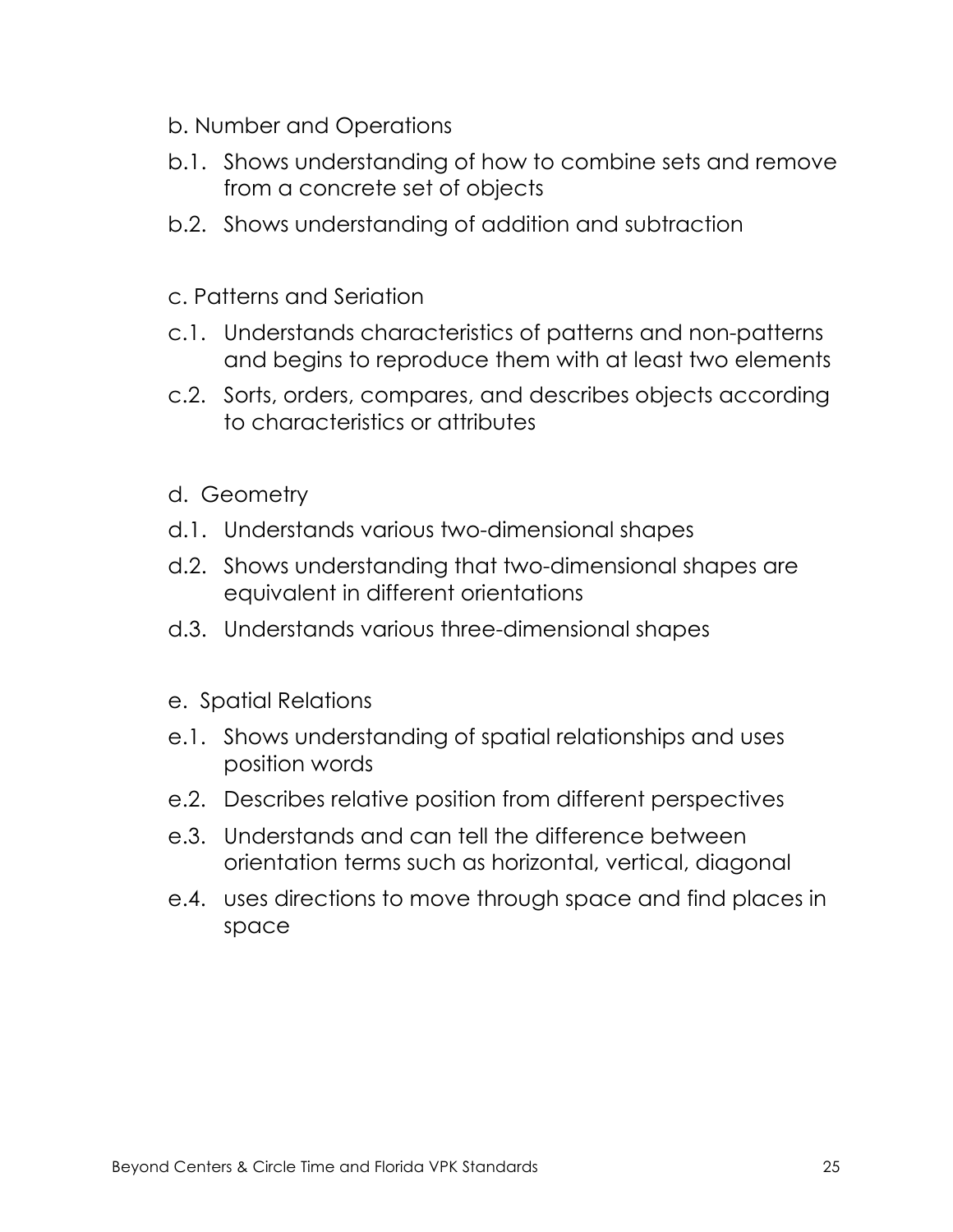- f. Measurement
- f.1. Engages in activities that explore measurement
- f.3. Represents and analyzes data
- f.4. Predicts the results of a data collection
- B. Scientific Inquiry
- a. Investigation and inquiry
- a.1. Demonstrates the use of simple tools and equipment for observing and investigating
- a.2. Examines objects and makes comparisons
- b. Physical Science
- b.1. Explores the physical properties and creative use of objects or matter
- c. Life Science
- c.1. Explores growth and change of living things
- c.2. Identifies the characteristics of living things
- c.3. Identifies the five senses and explores functions of each
- d. Earth and Space
- d.1. Explores the outdoor environment and begins to recognize changes with teacher support and multiple experiences over time
- d.2. Discovers and explores objects that are naturally found in the environment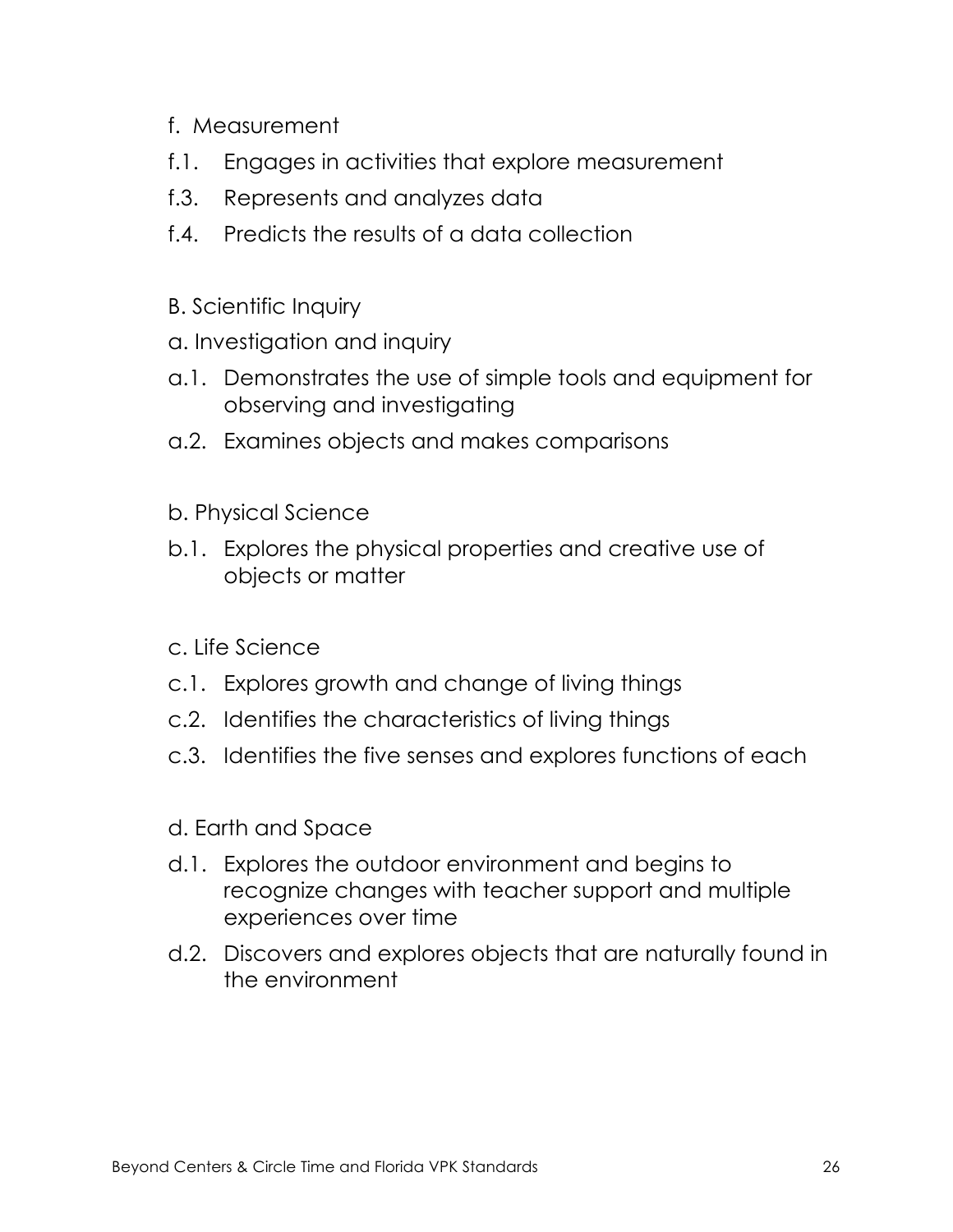- e. Environmental Awareness
- e.1. Demonstrates ongoing environmental awareness and responsibility with teacher support and multiple experiences over time
- C. Social Studies
- a. Individual Development and Identity
- a.1. Begins to recognize and appreciate similarities and differences in people
- a.2. Begins to understand family characteristics, roles, and functions
- a.3. Shows awareness and describes some social roles and jobs that people do
- d. Civic Ideals and Practices
- d.1. Demonstrates awareness of group rules
- d.2. Begins to understand and take on leadership roles
- D. Creative Expression Through The Arts
- a. Visual Arts
- a.1. Explores visual arts
- a.2. Creates visual arts to communicate an idea
- a.3. Discusses and responds to the feelings caused by an artwork
- b. Music
- b.1. Explores music
- b.2. Creates music to communicate an idea
- b.3. Discusses and responds to the feelings caused by music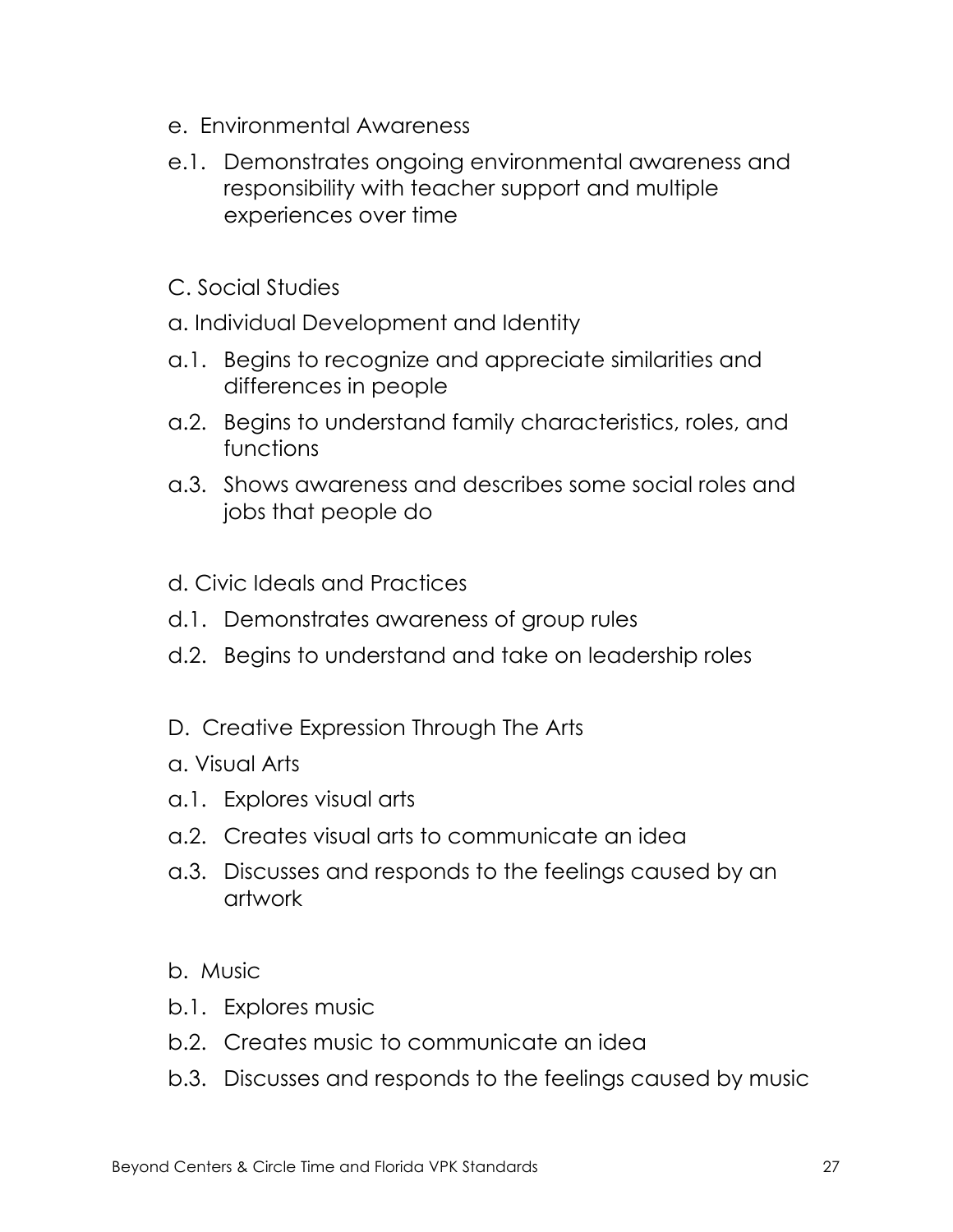- c. Creative Movement and Dance
- c.1. Explores creative movement and dance
- c.2. Creates creative movement and dance to communicate an idea
- c.3. Discusses and responds to the feelings caused by creative movement an dance
- d. Dramatic Play and Theatre
- d.1. Explores dramatic play and theatre
- d.2. Creates dramatic play and theatre to communicate an idea
- d.3. Discusses and responds to the feelings caused by dramatic play and theatre
- **Center Time The theme series suggests a Monday/Wednesday lesson plan that emphasizes fluid play, dramatic play, and a teacher directed art experience. The Tuesday/Thursday Lesson plan emphasizes fluid play, dramatic play, and early literacy experiences. The Friday lesson plan is a combination of the week's successful play opportunities plus a cooking experience for ½ the group.**

**Depending on the day and the theme every VPK standard is supported by the experiences suggested. Certain themes support specific standards and these are highlighted to emphasize their inclusion.**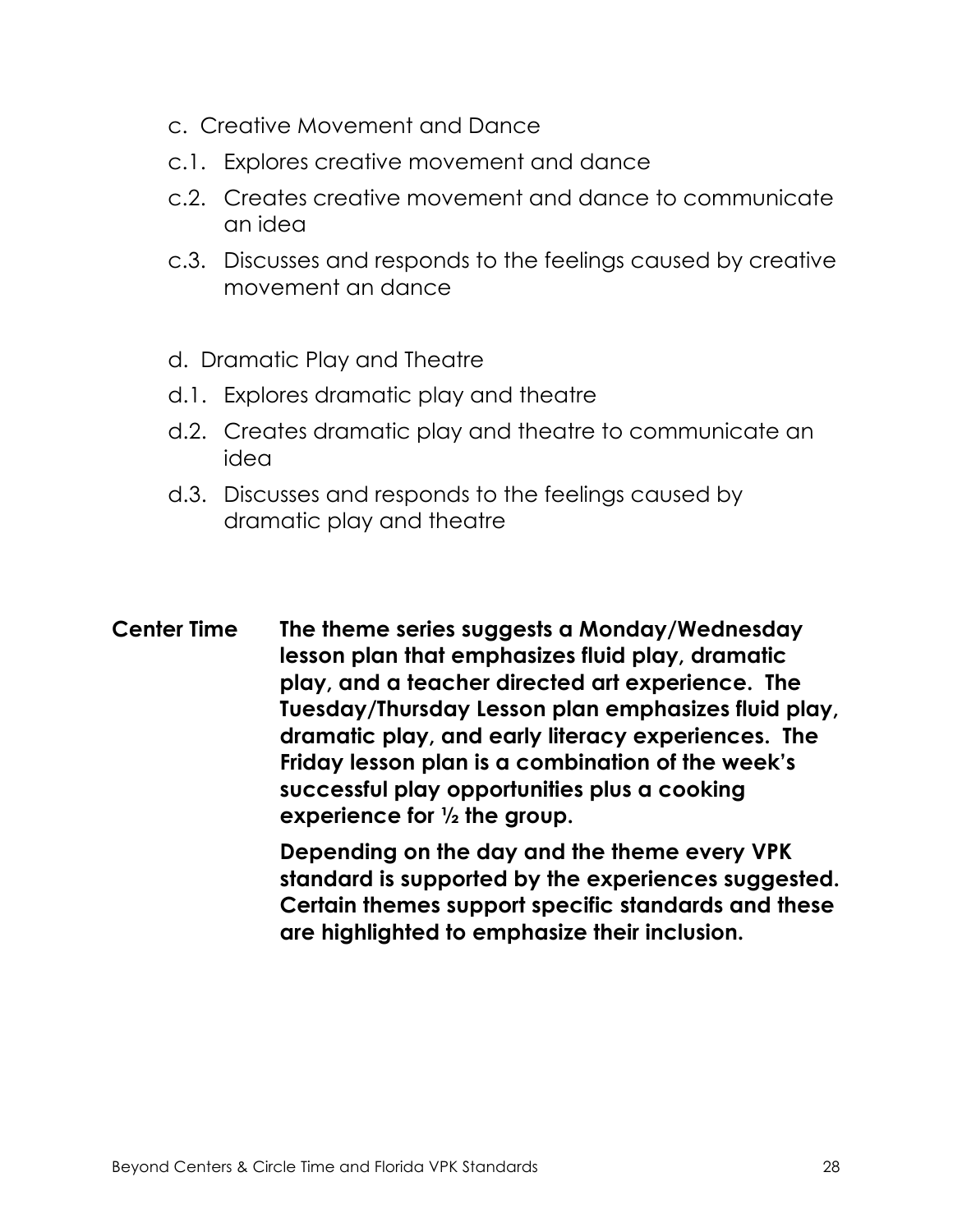## **I. Physical Development**

A. Health and Wellness

- 1. Shows characteristics of good health to facilitate learning
- 2. Shows visual ability to facilitate learning and healthy growth and development
- 3. Demonstrates auditory ability to facilitate learning and healthy growth and development
- 4. Demonstrates characteristics of good oral health
- 6 Demonstrates self-control, interpersonal, and social skills in relation to mental health
- 7. Shows that basic physical needs are met
- 8. Actively takes part in basic health and safety routines
- 9. Participates in physical fitness activities
- 10. Makes healthy food choices (cooking experiences)
- B. Self-Help
- 1. Actively participates in self-care
- 2. Helps carry out classroom routines
- C. Gross Motor Development
- 1. Demonstrates increasing motor control and balance
- 2. Demonstrates the ability to combine movements for gross motor skills
- D. Fine Motor Development
- 1. Demonstrates increasing control of small motor muscles to perform simple tasks
- 2. Uses eye-hand coordination to perform fine motor tasks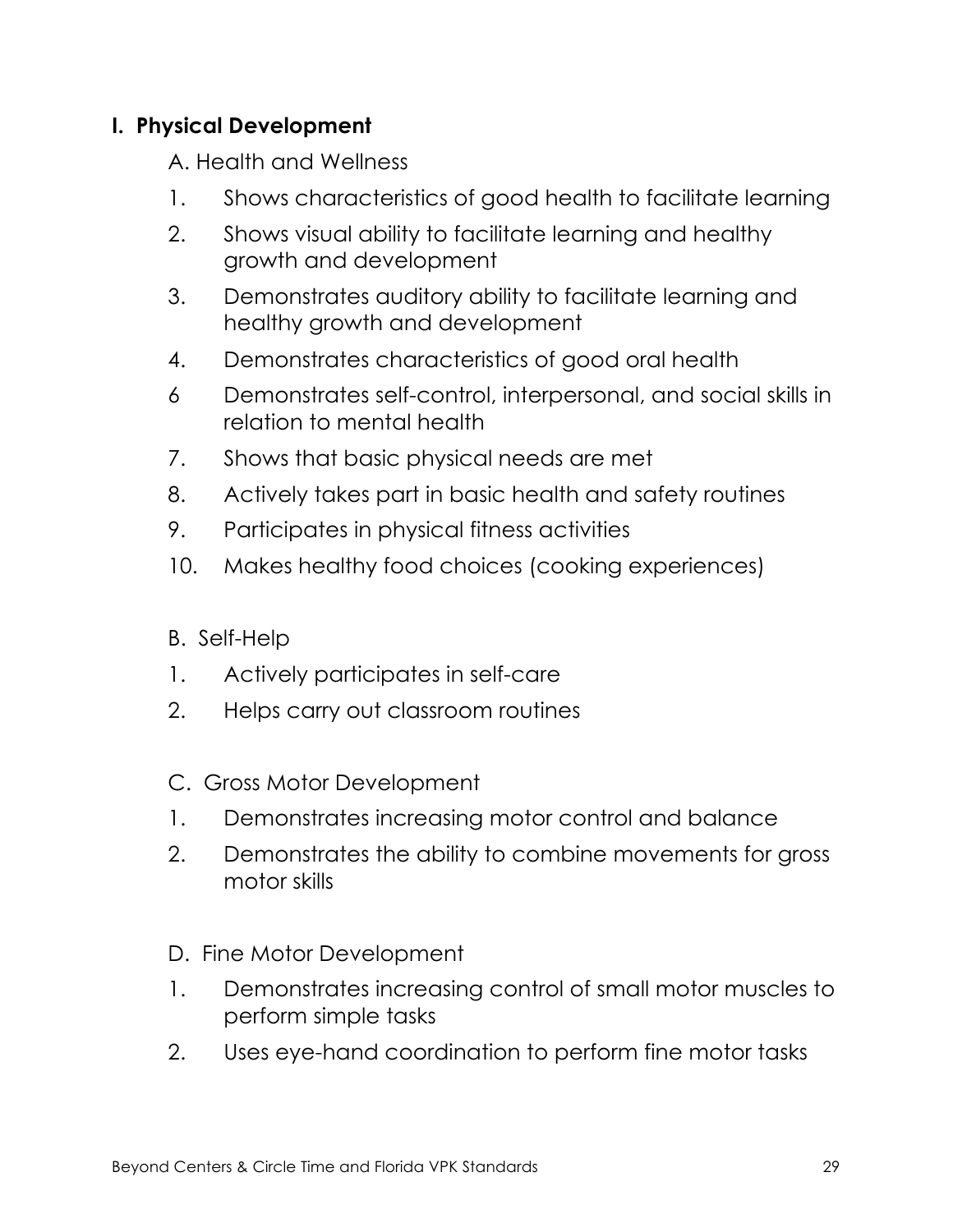3. Shows beginning control of writing by using various drawing and art tools with increasing coordination.

#### **II. Approaches to Learning**

A. Eagerness and Curiosity

- 1. Shows curiosity and is eager to learn new things and have new experiences
- B. Persistence
- 1. Attends to tasks for a brief period and seeks help when needed
- C. Creativity
- 1. Approaches daily activities with creativity
- D. Planning and Reflection
- 1. Shows initial signs of planning and learning from their experiences

#### **III. Social and Emotional Development**

- A. Self-Regulation
- a. Affective
- a.1. Demonstrates growing autonomy and independence, indicated by increasing self-care and willing participation in daily routines, when given a consistent and predictable environment
- a.2. Begins to recognize, then internally manage and regulate, the expression of emotions both positive and negative, with teacher support and multiple experiences over time.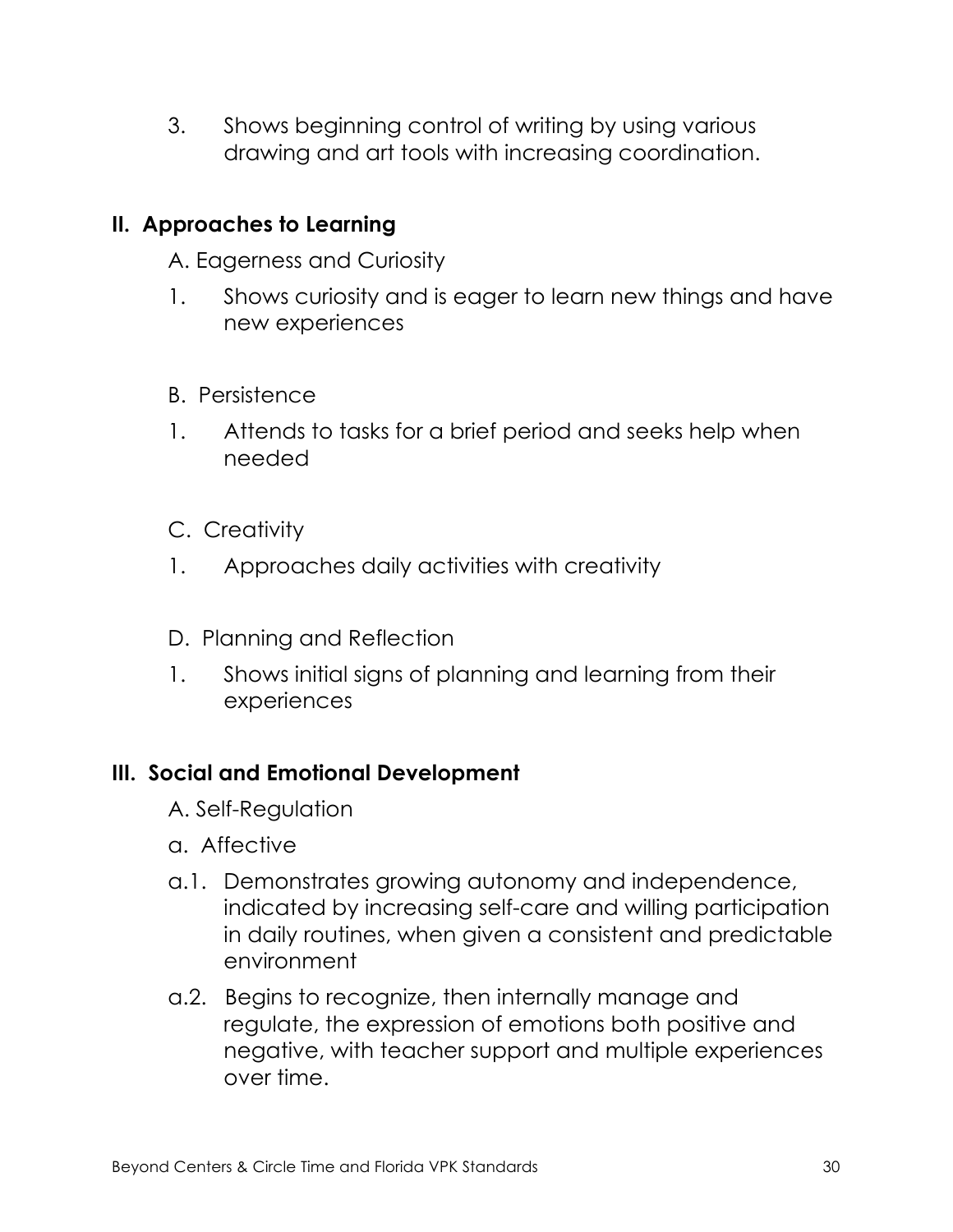#### b. Life/Adaptive

- b.1. Follows simple rules, agreements, and familiar routines with teacher support
- b.2. Begins to use materials with increasing care and safety
- b.3. Adapts to transitions with increasing independence

#### B. Relationships

- a. Self
- a.1. Shows increasing confidence in their own abilities

#### b. Peers

- b.1. Interacts with and develops positive relationships with peers
- b.2. Develops special friendships
- b.3. Shows care and concern for others

#### c. Adults

- c.1. Develops positive relationships and interacts comfortably with familiar adults
- C. Social Problem Solving
- 1. Shows developing ability to solve social problems with support form familiar adults
- 2. Develops an initial understanding of bullying, with support from familiar adults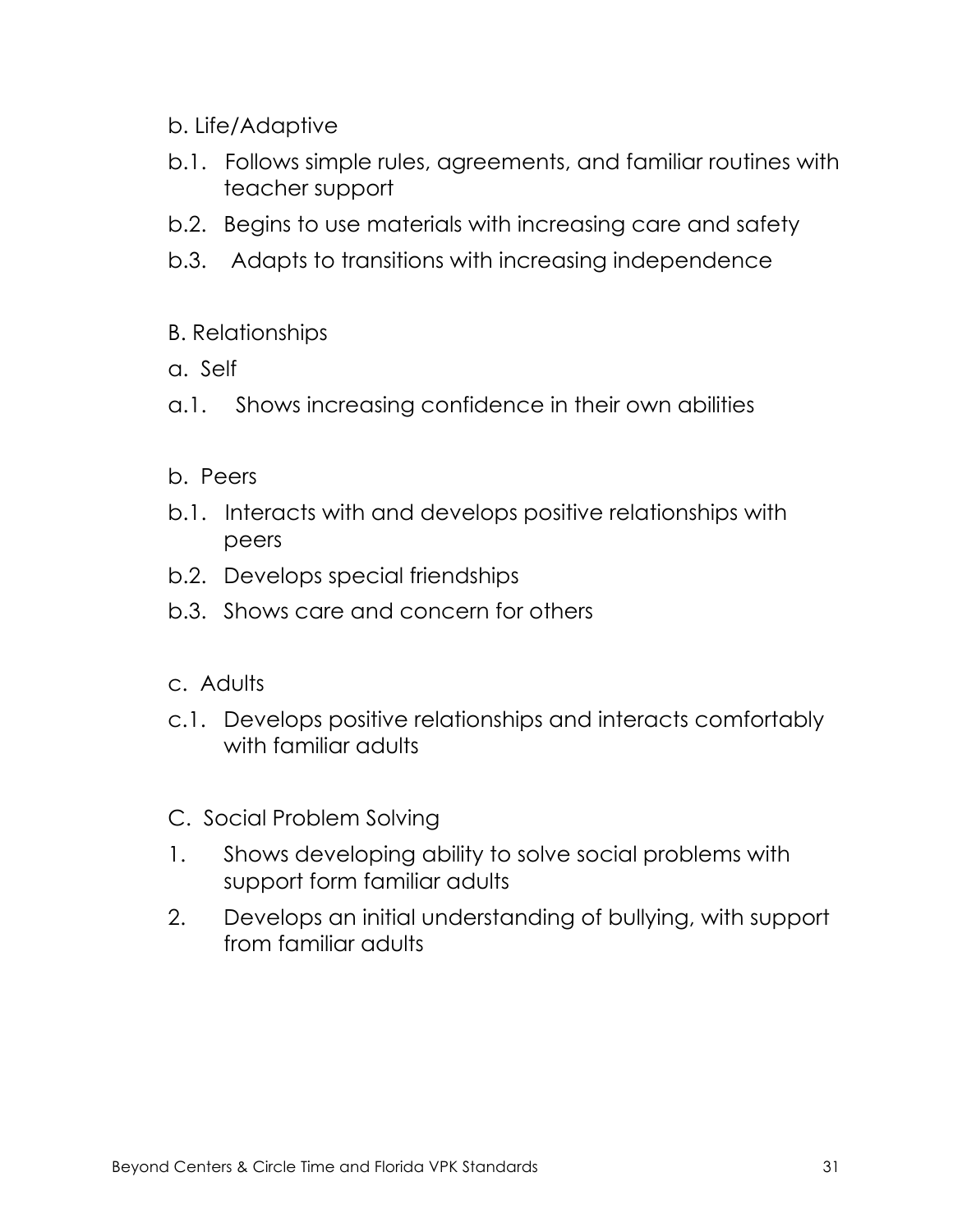## **IV. Language. Communication, and Emergent Literacy**

A. Listening and Understanding

- 1. Increases knowledge through listening
- 2. Follows multi-step directions

## B. Speaking

1. Speech is understood by both a familiar and an unfamiliar peer or adult

## C. Vocabulary

- 1 Show an understanding of words and their meanings
- 2. Shows increased vocabulary to describe many objects, actions, and events

#### D. Sentences and Structure

- 1. Uses age-appropriate grammar in conversations and increasingly complex phrases and sentences
- 2. Connects phrases and sentences to build ideas

#### E. Conversation

- 1. Uses language to express needs and feelings, share experiences, predict outcomes and resolve problems
- 2. Initiates, ask questions, and responds to adults and peers in a variety of settings
- 3. Uses appropriate language and style for context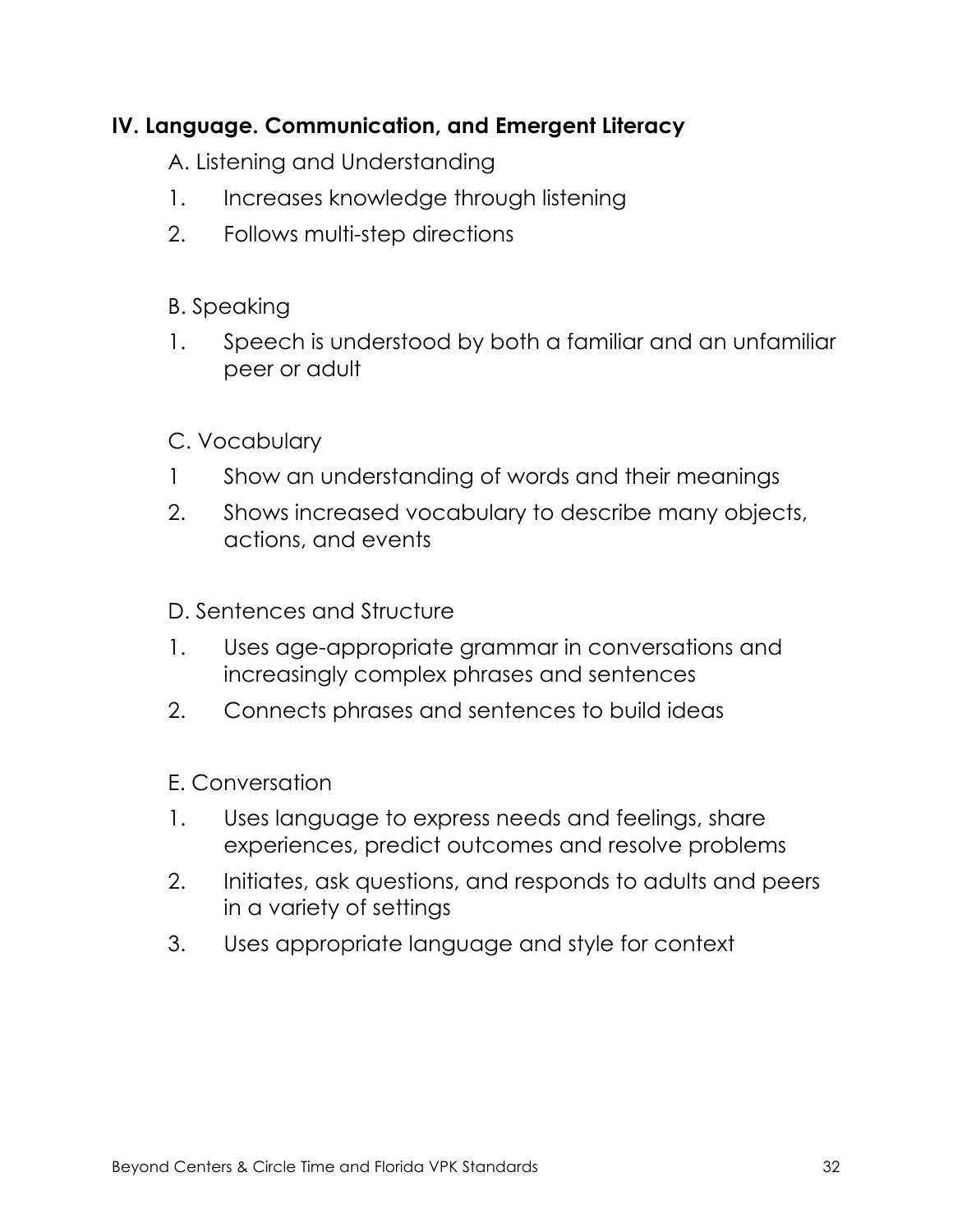- F. Emergent Reading
- 1. Shows motivation for reading (when book area is available)
- 2. Shows age-appropriate phonological awareness
- 3. Shows alphabetic knowledge
- 4. Demonstrates comprehension of text read aloud
- G. Emergent Writing
- 1. Shows motivation to engage in written expression
- 2. Uses scribbling, letter-like shapes, and letters that are clearly different from drawing to represent thoughts and ideas
- 3. Demonstrates age appropriate ability to write letters
- 4. Demonstrates knowledge of purposes, functions, and structure of written composition

## **V. Cognitive Development and General Knowledge**

- A. Mathematical Thinking
- a. Number Sense
- a.1. Demonstrates understanding of one-to-one correspondence
- a.2. Shows understanding of how to count and construct sets
- a.3. Shows understanding by participating in the comparison of quantities
- a.4. Assigns and relates numerical representations among numerals (written), sets of objects, and number names (spoken) from zero to 10
- a.5. Counts and knows the sequence of number names
- a.6. Shows understanding of and uses appropriate terms to describe ordinal positions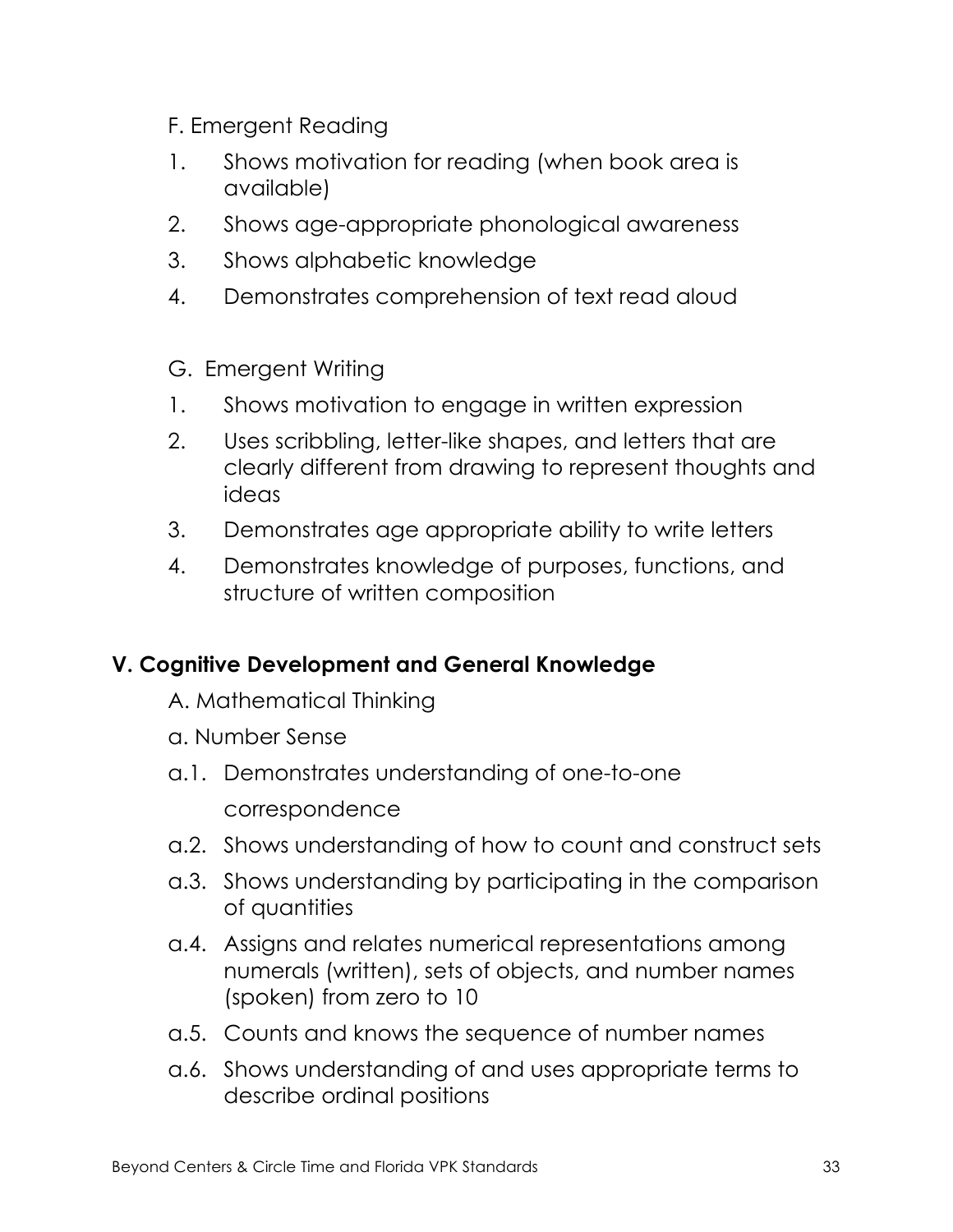- b. Number and Operations
- b.1. Shows understanding of how to combine sets and remove from a concrete set of objects
- b.2. Shows understanding of addition and subtraction
- b.3. Begins to develop an understanding of separating a set into a maximum of four parts, with teacher support and multiple experiences over time
- c. Patterns and Seriation
- c.1. Understands characteristics of patterns and non-patterns and begins to reproduce them with at least two elements
- c.2. Sorts, orders, compares, and describes objects according to characteristics or attributes
- d. Geometry
- d.1. Understands various two-dimensional shapes
- d.2. Shows understanding that two-dimensional shapes are equivalent in different orientations
- d.3. Understands various three-dimensional shapes
- d.4. Analyzes and constructs examples of simple symmetry and non-symmetry in two dimensions using concrete objects
- e. Spatial Relations
- e.1. Shows understanding of spatial relationships and uses position words
- e.2. Describes relative position from different perspectives
- e.3. Understands and can tell the difference between orientation terms such as horizontal, vertical, diagonal
- e.4. uses directions to move through space and find places in space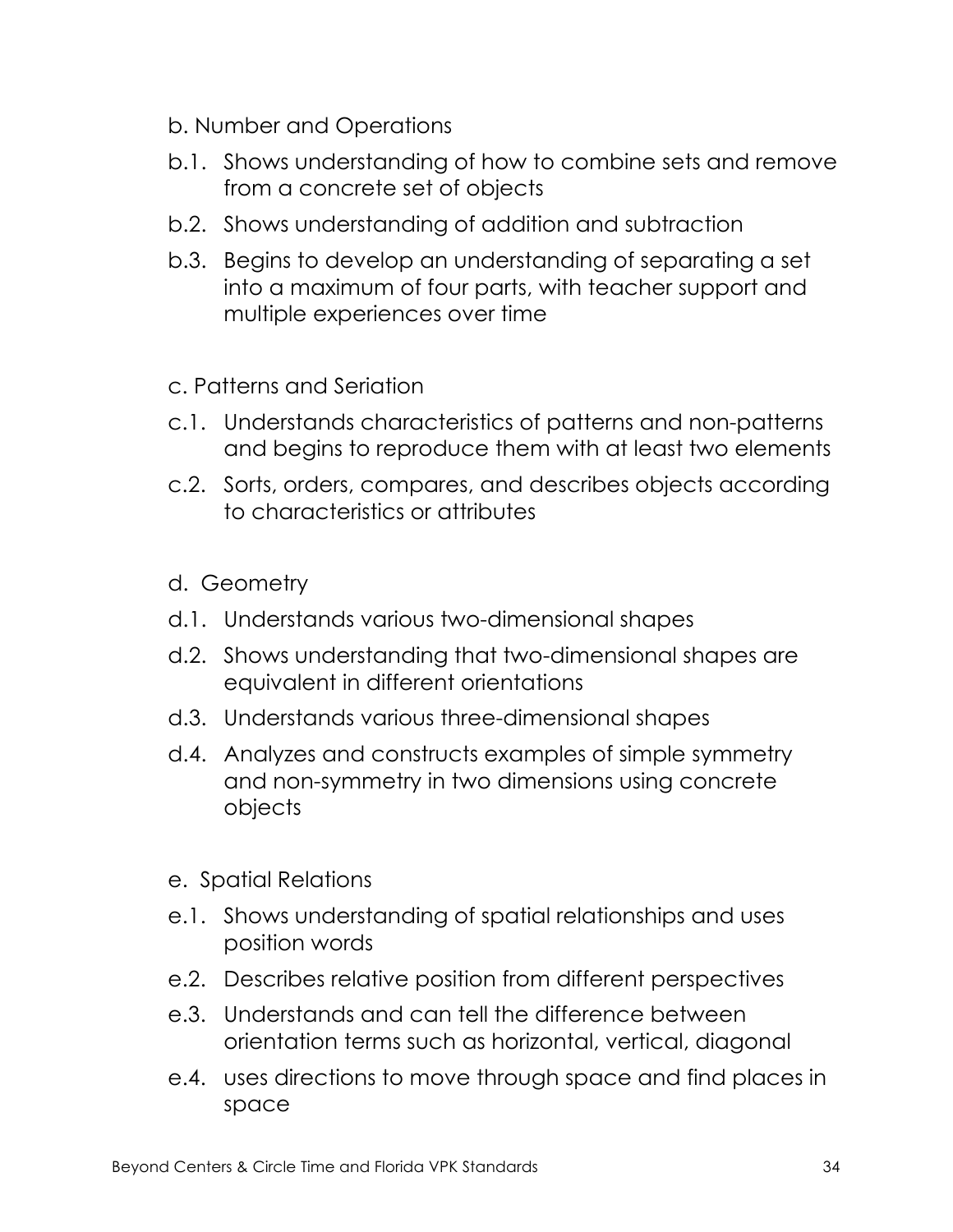- f. Measurement
- f.1. Engages in activities that explore measurement
- f.2. Compares continuous quantities using length, weight, and height
- f.3. Represents and analyzes data
- f.4. Predicts the results of a data collection
- B. Scientific Inquiry
- a. Investigation and inquiry
- a.1. Demonstrates the use of simple tools and equipment for observing and investigating
- a.2. Examines objects and makes comparisons
- b. Physical Science
- b.1. Explores the physical properties and creative use of objects or matter
- c. Life Science
- c.1. Explores growth and change of living things
- c.2. Identifies the characteristics of living things
- c.3. Identifies the five senses and explores functions of each
- d. Earth and Space
- d.1. Explores the outdoor environment and begins to recognize changes with teacher support and multiple experiences over time
- d.2. Discovers and explores objects that are naturally found in the environment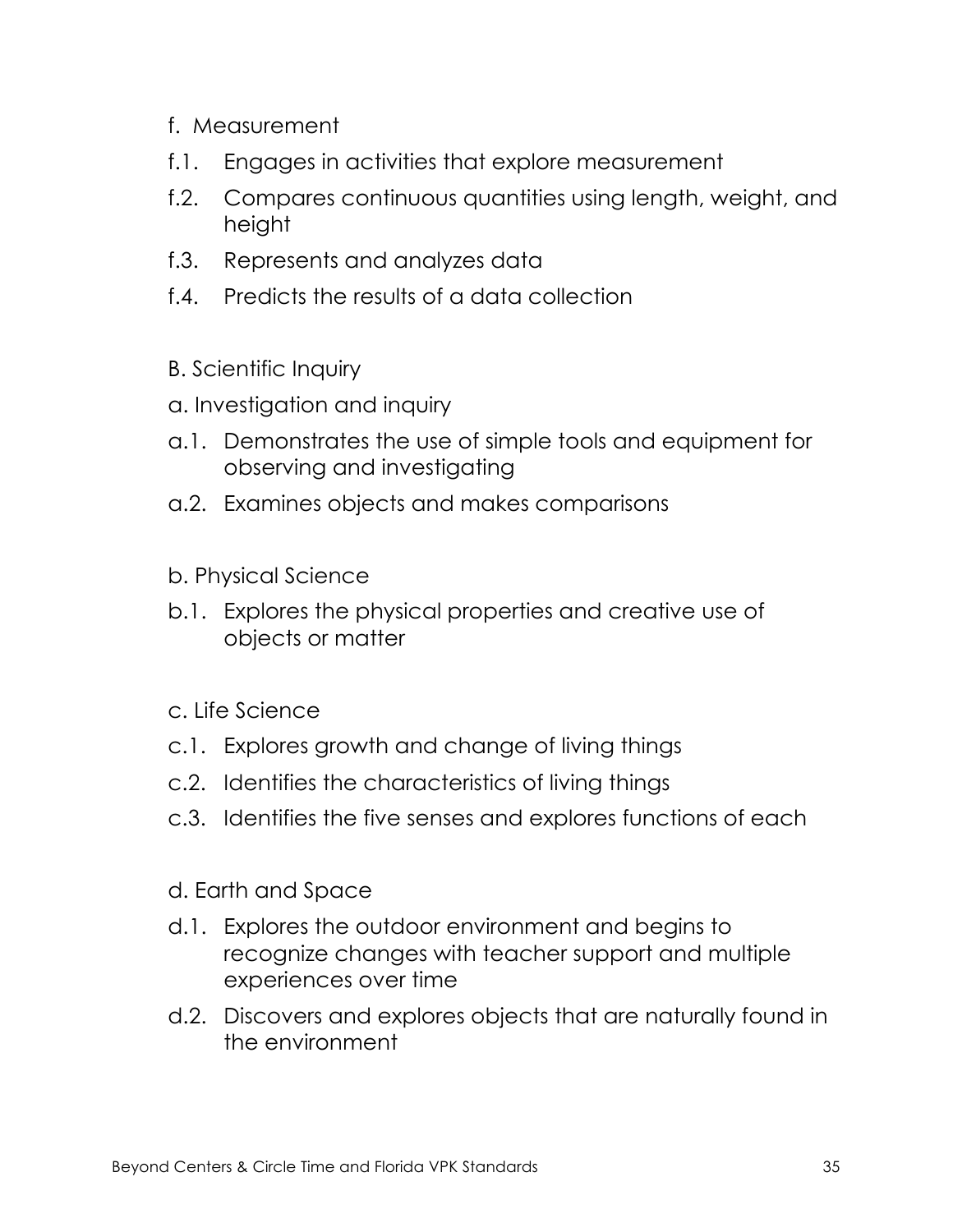- e. Environmental Awareness
- e.1. Demonstrates ongoing environmental awareness and responsibility with teacher support and multiple experiences over time
- C. Social Studies
- a. Individual Development and Identity
- a.1. Begins to recognize and appreciate similarities and differences in people
- a.2. Begins to understand family characteristics, roles, and functions
- a.3. Shows awareness and describes some social roles and jobs that people do
- b. People, Places, and Environments
- b.1. Demonstrates awareness of geographic thinking
- c. Technology and Our World
- c.1. Shows awareness of technology and its impact on how people live
- d. Civic Ideals and Practices
- d.1. Demonstrates awareness of group rules
- d.2. Begins to understand and take on leadership roles
- D. Creative Expression Through The Arts
- a. Visual Arts
- a.1. Explores visual arts
- a.2. Creates visual arts to communicate an idea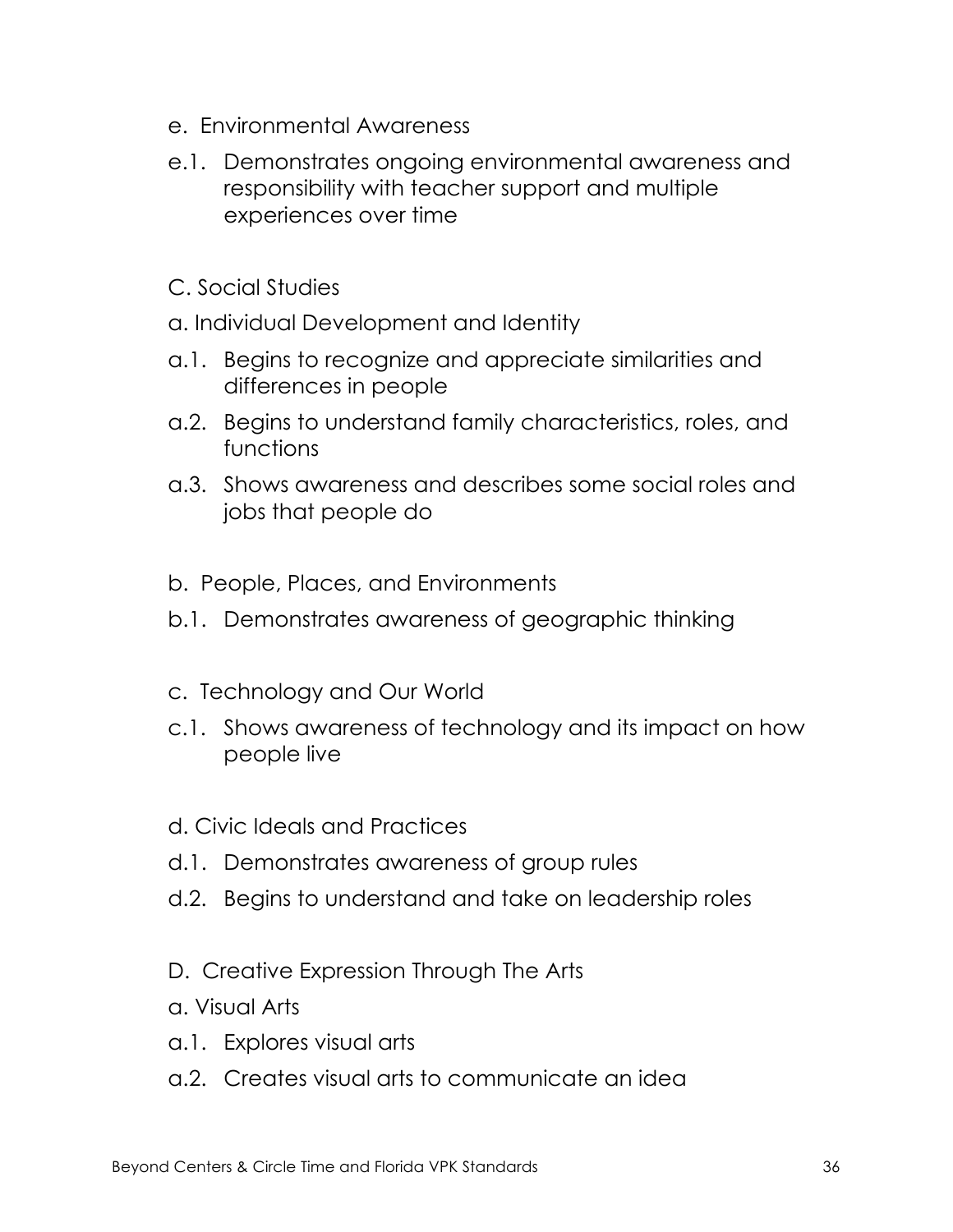- a.3. Discusses and responds to the feelings caused by an artwork
- b. Music
- b.1. Explores music
- b.2. Creates music to communicate an idea
- b.3. Discusses and responds to the feelings caused by music
- c. Creative Movement and Dance
- c.1. Explores creative movement and dance
- c.2. Creates creative movement and dance to communicate an idea
- c.3. Discusses and responds to the feelings caused by creative movement an dance
- d. Dramatic Play and Theatre
- d.1. Explores dramatic play and theatre
- d.2. Creates dramatic play and theatre to communicate an idea
- d.3. Discusses and responds to the feelings caused by dramatic play and theatre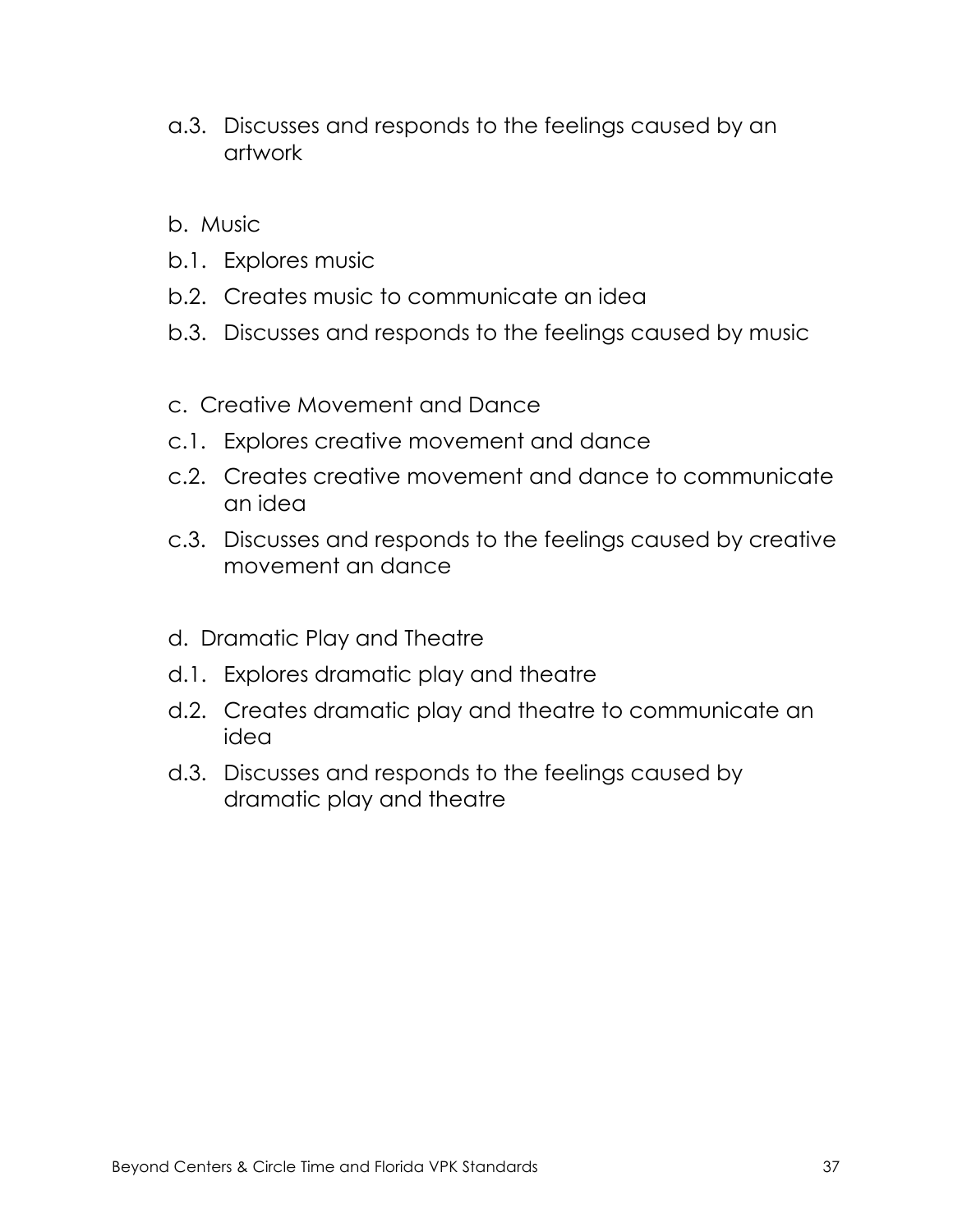**Literacy Circle The theme series suggests a circle after center time that describes experiences that are planned to focus on the standards listed in IV. Language, Communication and Emergent Literacy.** 

#### **I. Physical Development**

A. Health and Wellness

- 1. Shows characteristics of good health to facilitate learning
- 2. Shows visual ability to facilitate learning and healthy growth and development
- 3. Demonstrates auditory ability to facilitate learning and healthy growth and development
- 4. Demonstrates characteristics of good oral health
- 6 Demonstrates self-control, interpersonal, and social skills in relation to mental health
- 7. Shows that basic physical needs are met
- 8. Actively takes part in basic health and safety routines
- B. Self-Help
- 1. Actively participates in self-care
- 2. Helps carry out classroom routines
- C. Gross Motor Development
- 1. Demonstrates increasing motor control and balance
- 2. Demonstrates the ability to combine movements for gross motor skills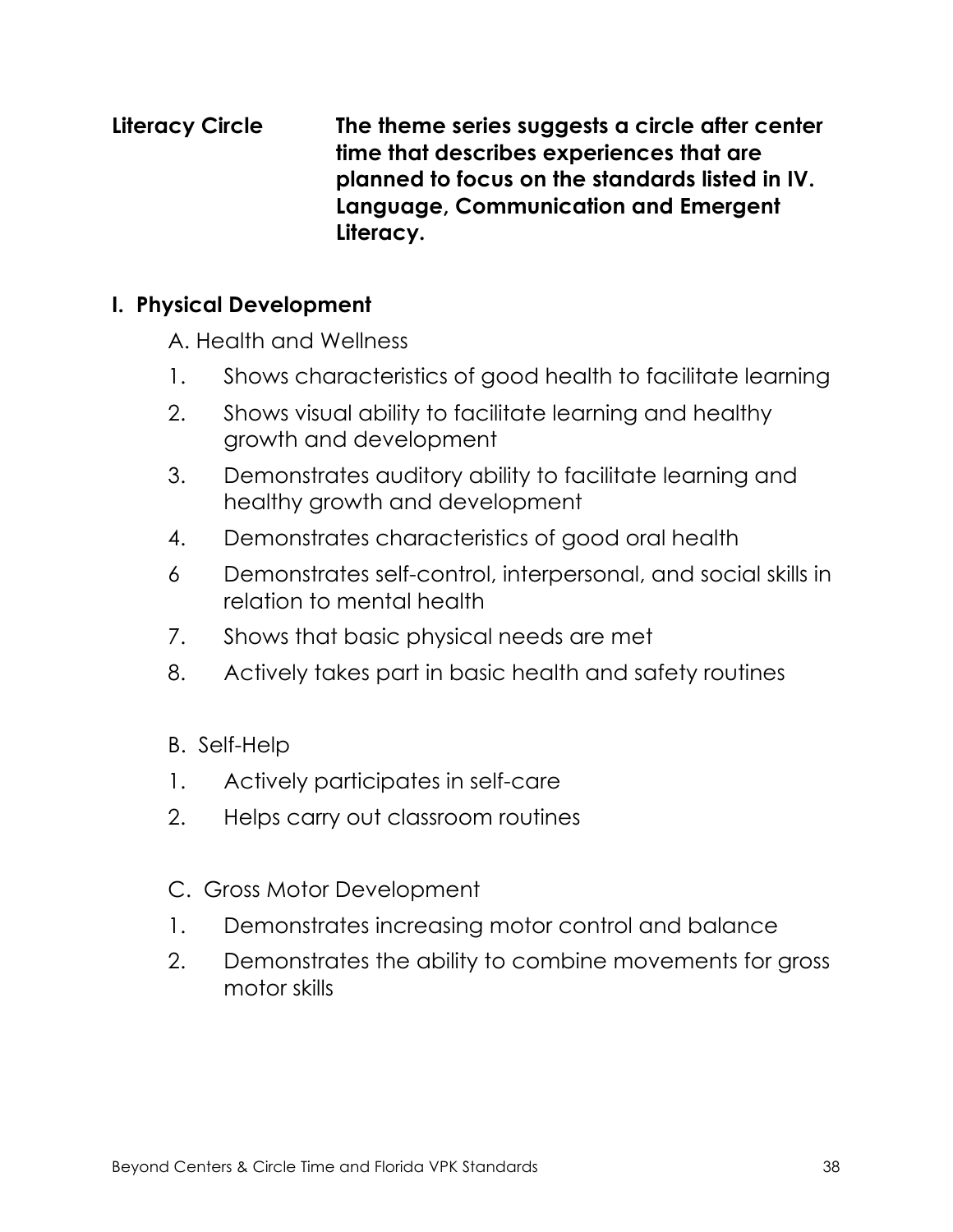- D. Fine Motor Development
- 1. Demonstrates increasing control of small motor muscles to perform simple tasks
- 2. Uses eye-hand coordination to perform fine motor tasks

#### **II. Approaches to Learning**

A. Eagerness and Curiosity

- 1. Shows curiosity and is eager to learn new things and have new experiences
- B. Persistence
- 1. Attends to tasks for a brief period and seeks help when needed
- C. Creativity
- 1. Approaches daily activities with creativity
- D. Planning and Reflection
- 1. Shows initial signs of planning and learning from their experiences

#### **III. Social and Emotional Development**

- A. Self-Regulation
- a. Affective
- a.1. Demonstrates growing autonomy and independence, indicated by increasing self-care and willing participation in daily routines, when given a consistent and predictable environment
- a.2. Begins to recognize, then internally manage and regulate, the expression of emotions both positive and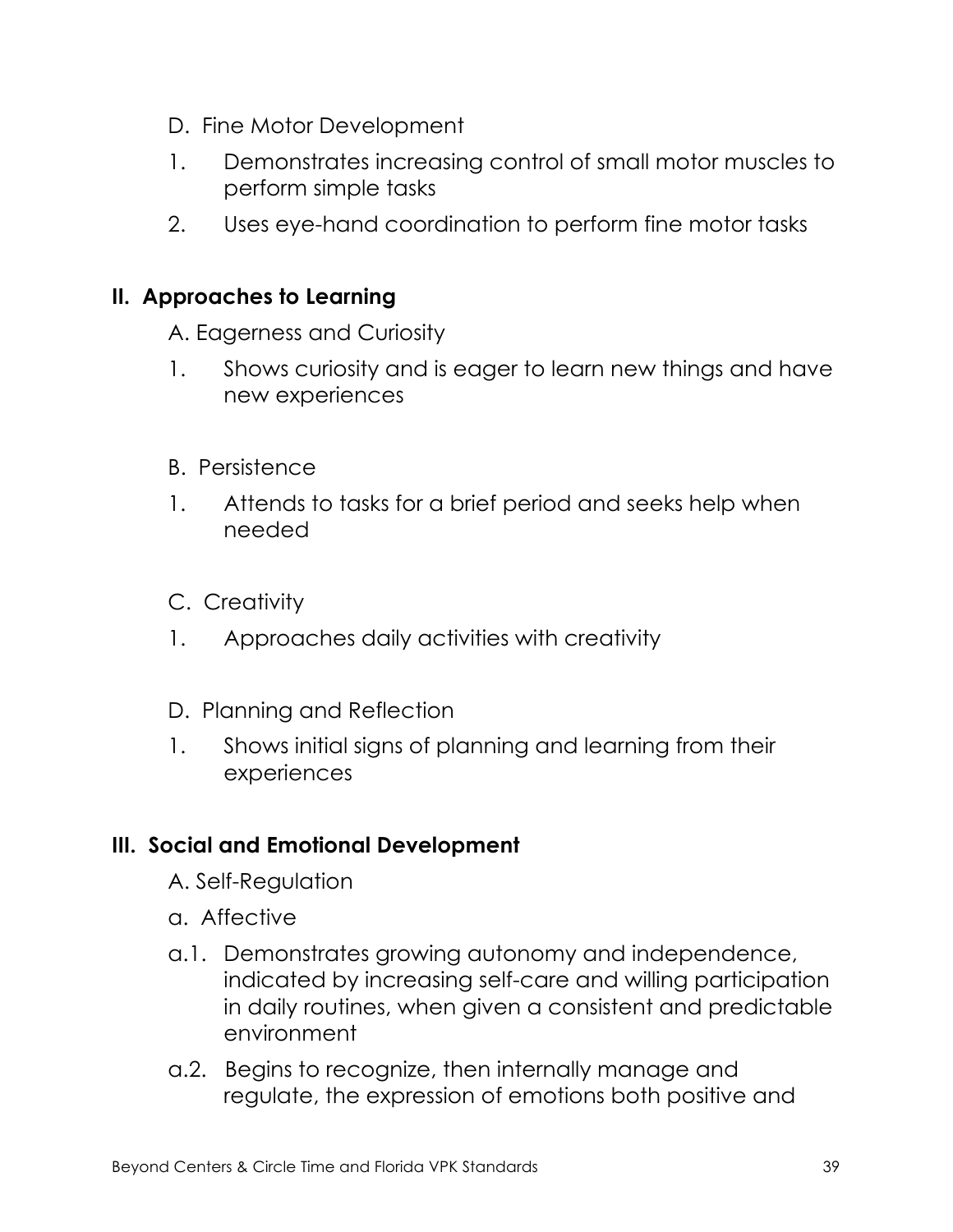negative, with teacher support and multiple experiences over time.

- b. Life/Adaptive
- b.1. Follows simple rules, agreements, and familiar routines with teacher support
- b.2. Begins to use materials with increasing care and safety
- b.3. Adapts to transitions with increasing independence
- B. Relationships
- a. Self
- a.1. Shows increasing confidence in their own abilities
- b. Peers
- b.1. Interacts with and develops positive relationships with peers
- b.2. Develops special friendships
- b.3. Shows care and concern for others
- c. Adults
- c.1. Develops positive relationships and interacts comfortably with familiar adults
- C. Social Problem Solving
- 1. Shows developing ability to solve social problems with support form familiar adults
- 2. Develops an initial understanding of bullying, with support from familiar adults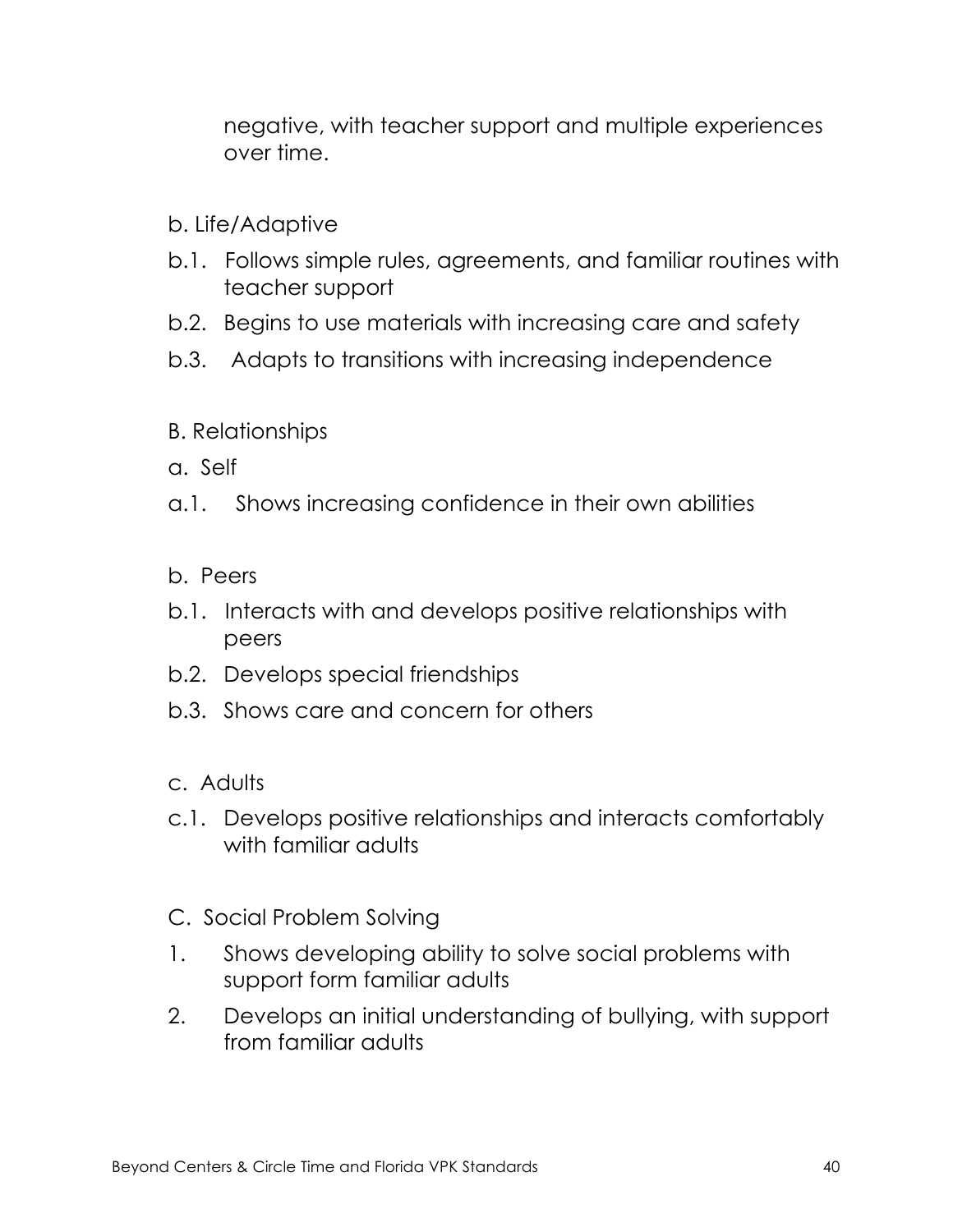## **IV. Language. Communication, and Emergent Literacy**

A. Listening and Understanding

- 1. Increases knowledge through listening
- 2. Follows multi-step directions

## B. Speaking

- 1. Speech is understood by both a familiar and an unfamiliar peer or adult
- C. Vocabulary
- 1. Show an understanding of words and their meanings
- 2. Shows increased vocabulary to describe many objects, actions, and events

D. Sentences and Structure

- 1. Uses age-appropriate grammar in conversations and increasingly complex phrases and sentences
- 2. Connects phrases and sentences to build ideas

E. Conversation

- 1. Uses language to express needs and feelings, share experiences, predict outcomes and resolve problems
- 2. Initiates, ask questions, and responds to adults and peers in a variety of settings
- 3. Uses appropriate language and style for context

F. Emergent Reading

- 1. Shows motivation for reading (when book area is available)
- 2. Shows age-appropriate phonological awareness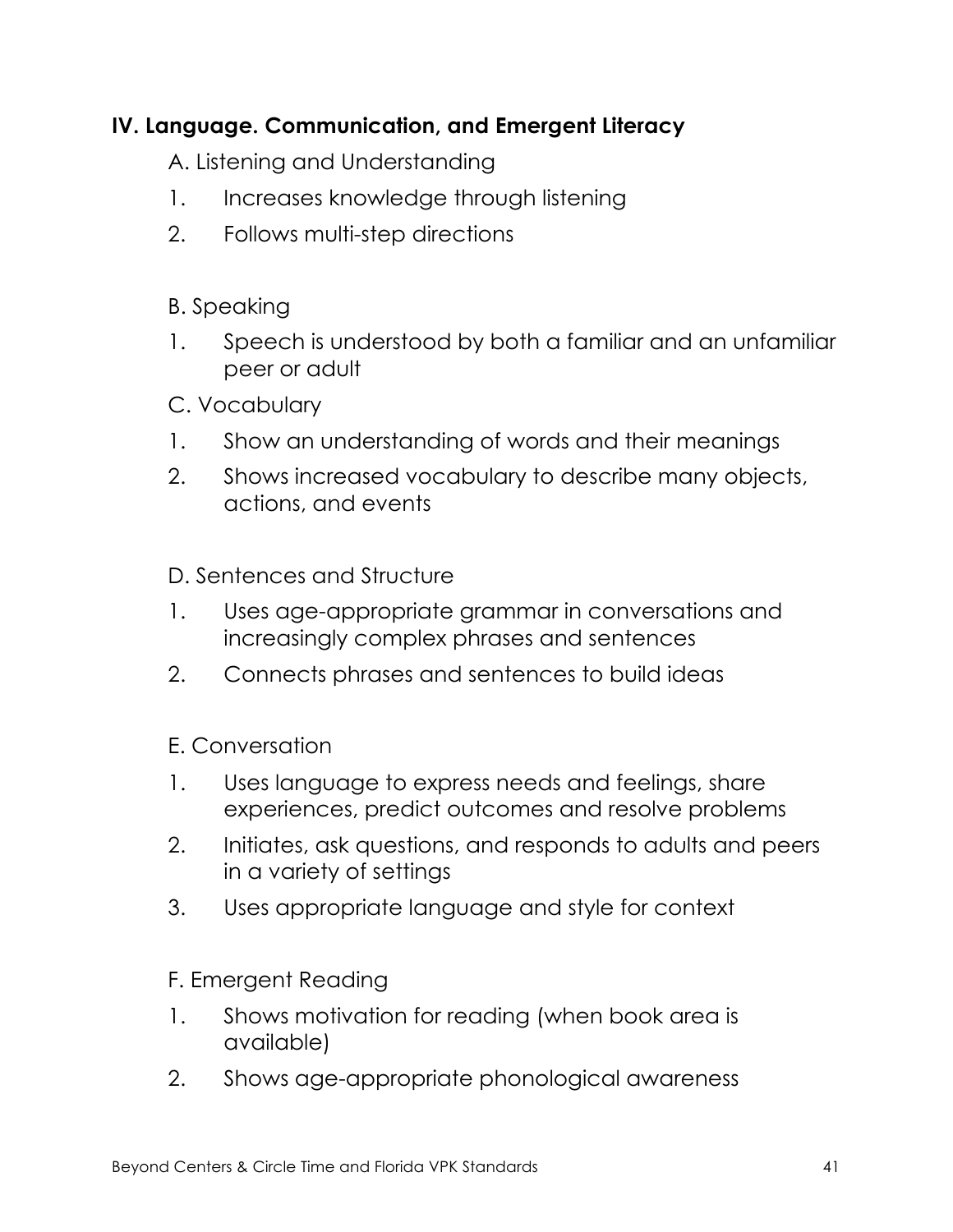- 3. Shows alphabetic knowledge
- 4. Demonstrates comprehension of text read aloud
- G. Emergent Writing
- 1. Shows motivation to engage in written expression
- 2. Uses scribbling, letter-like shapes, and letters that are clearly different from drawing to represent thoughts and ideas
- 3. Demonstrates age appropriate ability to write letters
- 4. Demonstrates knowledge of purposes, functions, and structure of written composition

## **V. Cognitive Development and General Knowledge**

- C. Social Studies
- a. Individual Development and Identity
- a.1. Begins to recognize and appreciate similarities and differences in people
- a.2. Begins to understand family characteristics, roles, and functions
- a.3. Shows awareness and describes some social roles and jobs that people do
- d. Civic Ideals and Practices
- d.1. Demonstrates awareness of group rules
- d.2. Begins to understand and take on leadership roles
- b. Music
- b.1. Explores music
- b.2. Creates music to communicate an idea